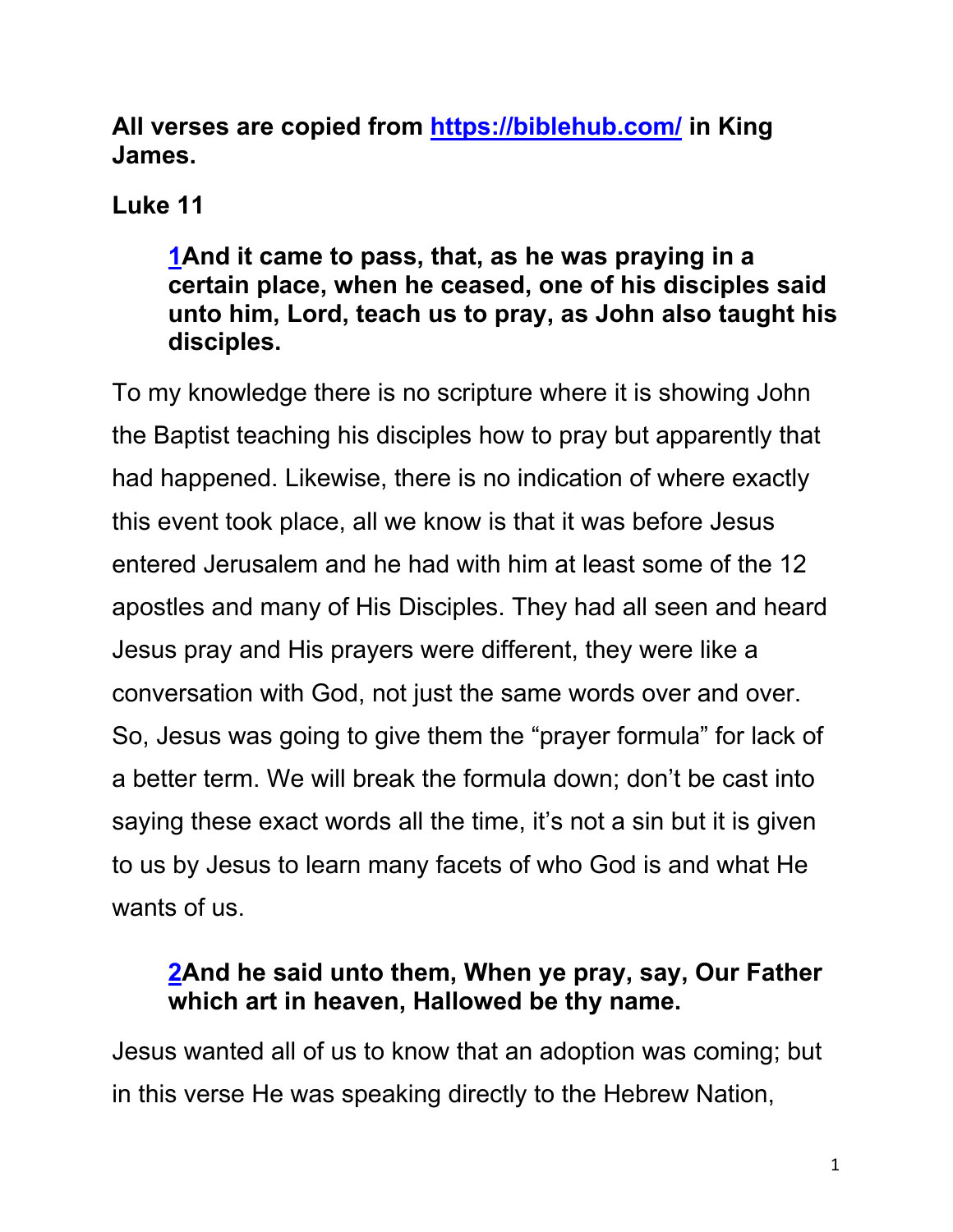God's Chosen people. We the members of Christ's Church big(C) church were all going to be adopted by God as His children. So this prayer is for us now, and has been since Pentecost.

When we speak to our Father, the Creator God of all things we are to do so with awe and respect.

Father is a term we use about our earthly fathers who gave us life. In the grander scheme of physical and spiritual we have Father; as in God the Father. Again, from Strong's Concordance we find one version of Father referencing God as this in a certain context;

*3962 /patḗr ("father") is used of our heavenly Father. He imparts life, from physical birth to the gift of eternal life through the second birth (regeneration, being born again). Through ongoing sanctification, the believer more and more resembles their heavenly Father – i.e. each time they receive faith from Him and obey it, which results in their unique glorification.*

We are to keep our Heavenly Father's name Holy;

In Strong's Concordance, the Greek word for "Hallowed" is; *hagiazó; Phonetic Spelling: (hag-ee-ad'-zo) Definition: to make holy, consecrate, sanctify Usage: I make holy, treat as holy, set apart as holy, sanctify, hallow, purify.*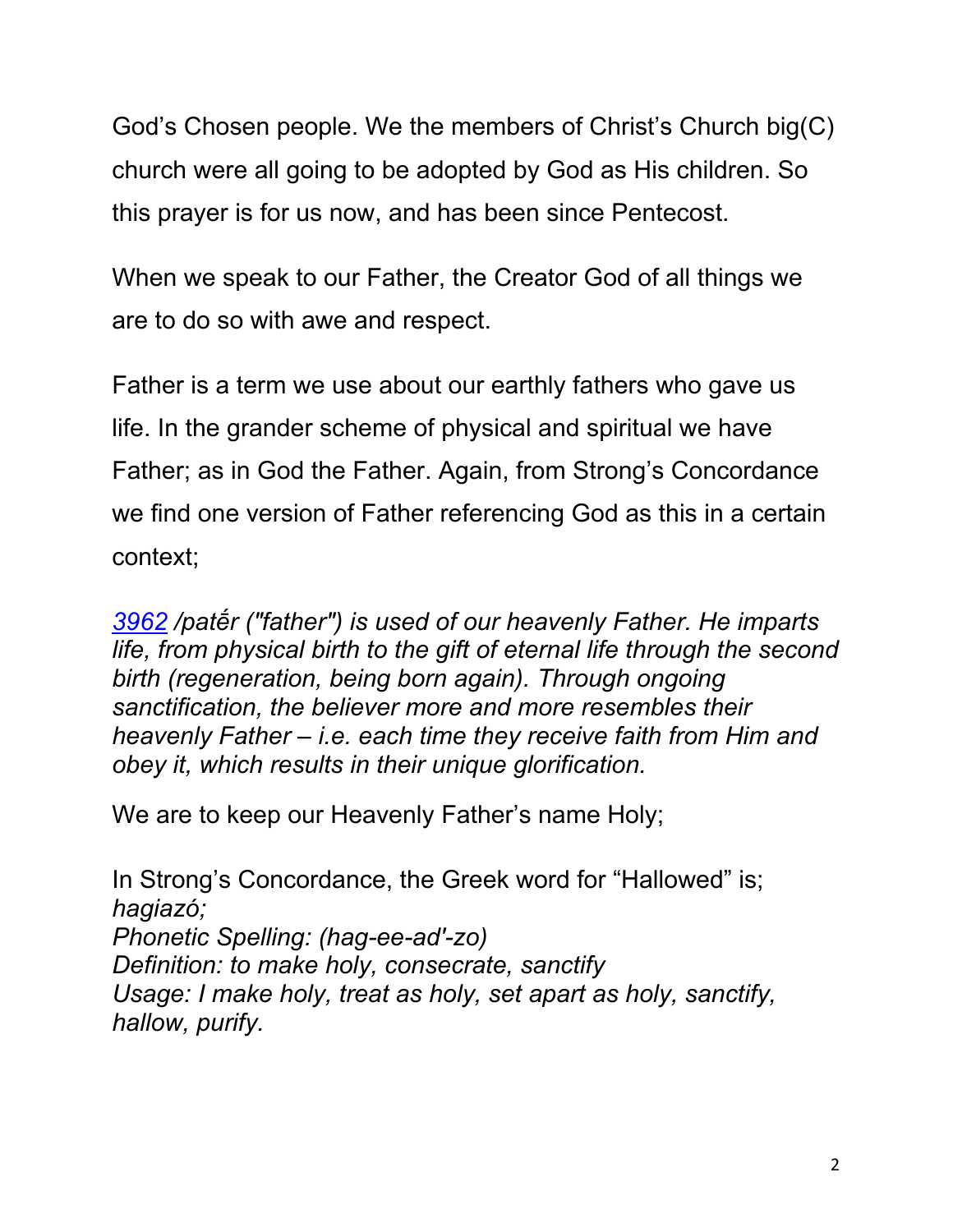Anytime we utter the name of God the Father it is to be done with respect and honor. The Hebrews would not even write out the name of God out of respect.

How many times do you hear people today just throw out the word "God" as if it were any other ordinary word? Common conversation with no sense of propriety for that name?

The word God can be one of two things and it is in the context that we know it's meaning. The pagans had many god's small "g". Within Christianity and starting with Adam and Eve there is but ONE GOD, Yahweh but He has many names and each one describes an attribute of the Most High Creator God our Father.

*Transliteration: theos Phonetic Spelling: (theh'-os) Definition: God, a god Usage: (a) God, (b) a god, generally.*

The names of God in a beautiful melody from;

https://www.godisreal.today/names-of-god/

# **Thy kingdom come. Thy will be done, as in heaven, so in earth.**

Exactly where is God's Kingdom? Perhaps better stated where isn't God's Kingdom; He created it all from the heights of heaven to the depths of Hell, He is the Creator God. But there is part of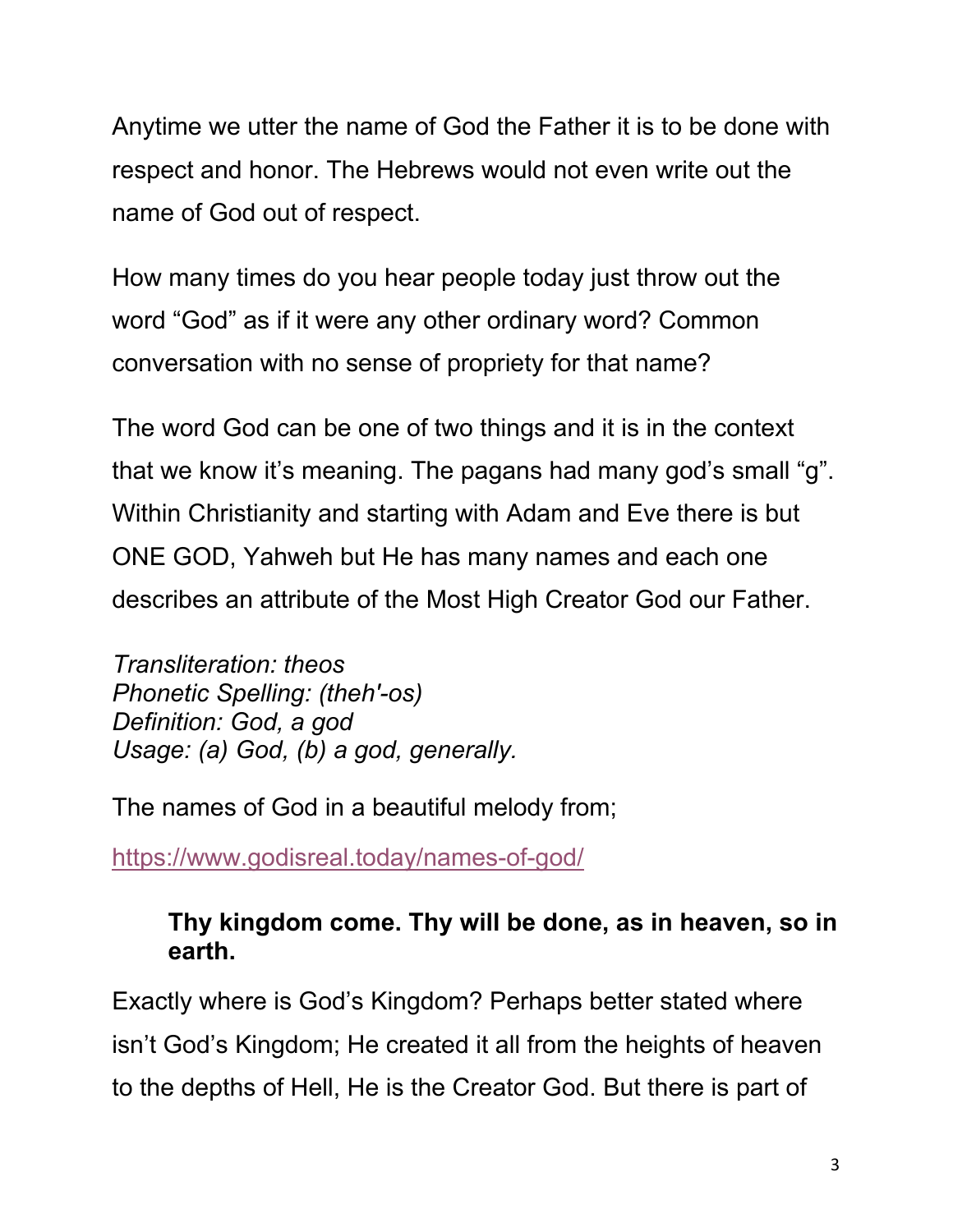that Kingdom that is far better than the other, these two parts of His Kingdom are separated as far as the East is from the West; from His Presence to Hell.

We are to ask God that His Will would be done on earth just as it is in Heaven.

**Q.** Is God willing to do that?

Yes

**Q.** Has it happened?

No

**Q.** Why not?

Man's free will to choose evil or good and Satan's influence on man's will.

As believers our desire is to have God's Will done on earth and in our lives; but we in our free will often choose evil over good. If there is anything stopping God's Will from being carried out here on earth it is us.

**3Give us day by day our daily bread.**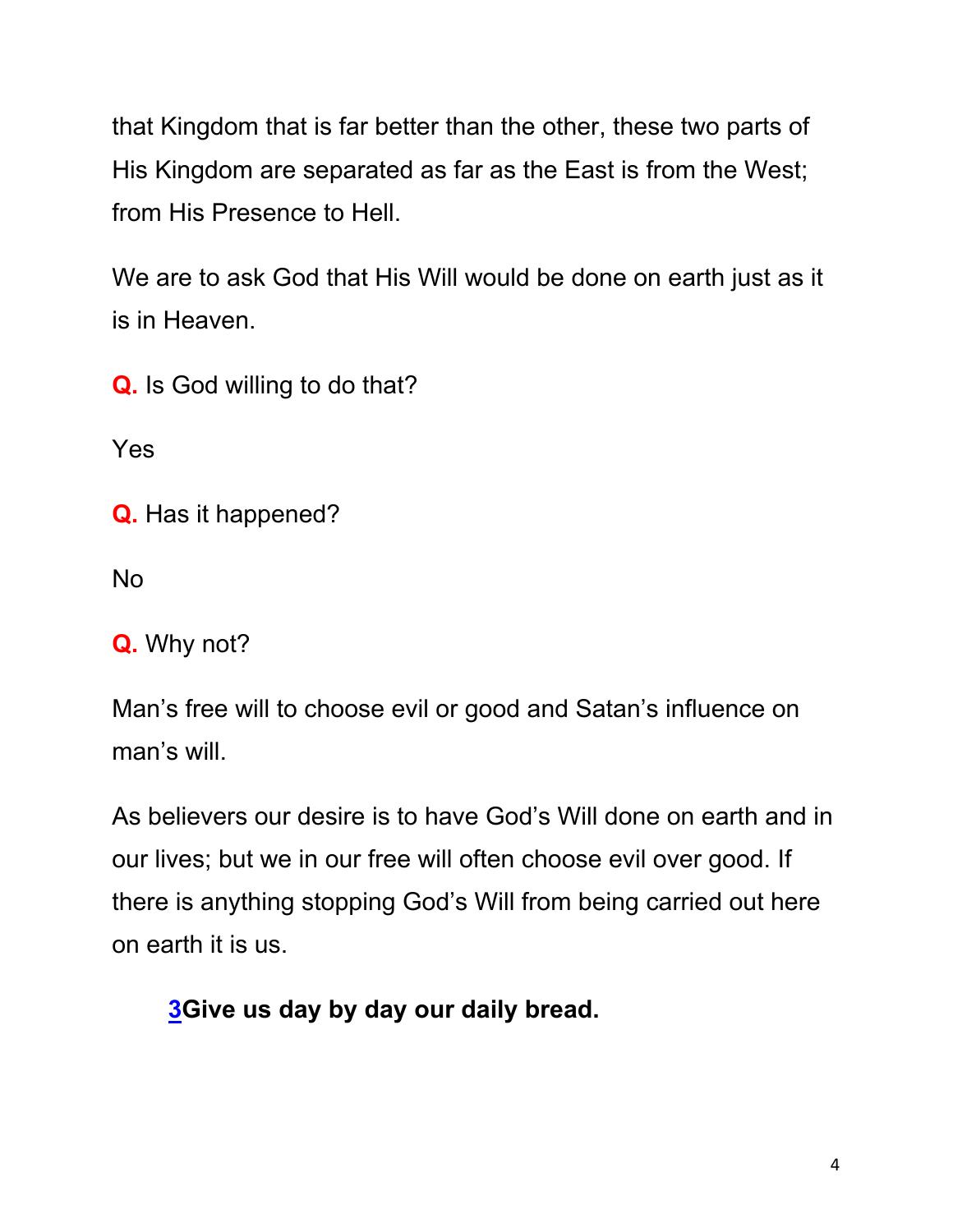We are in fact dependent on Him for everything from each breath and heartbeat to every meal we have. Without Him we have nothing and nothing to look forward to.

## **4And forgive us our sins; for we also forgive every one that is indebted to us.**

Forgiveness is a bit tricky; you see we want total forgiveness, yet we sometimes hold off giving that forgiveness to other people. Think about this, if God used the same methods and level of forgiveness, we show others; exact what would that look like to us. His forgiveness is conditioned upon one thing; repentance. What is our forgiveness conditioned on?

> *Acts 3:19* **Repent** *ye therefore, and be converted, that your sins may be blotted out, when the times of refreshing shall come from the presence of the Lord;*

*Acts 11:18 When they heard these things, they held their peace, and glorified God, saying, Then hath God also to the Gentiles granted* **repentance** *unto life.*

And what has God done with our sins, our transgressions?

*Psalms 103:12 As far as the east is from the west, so far hath he removed our transgressions from us.*

## **And lead us not into temptation; but deliver us from evil.**

This has always been a challenging verse in that it seems like it is saying that God does lead us into temptation but in this prayer, we are asking Him not to do that this time? Of course, that is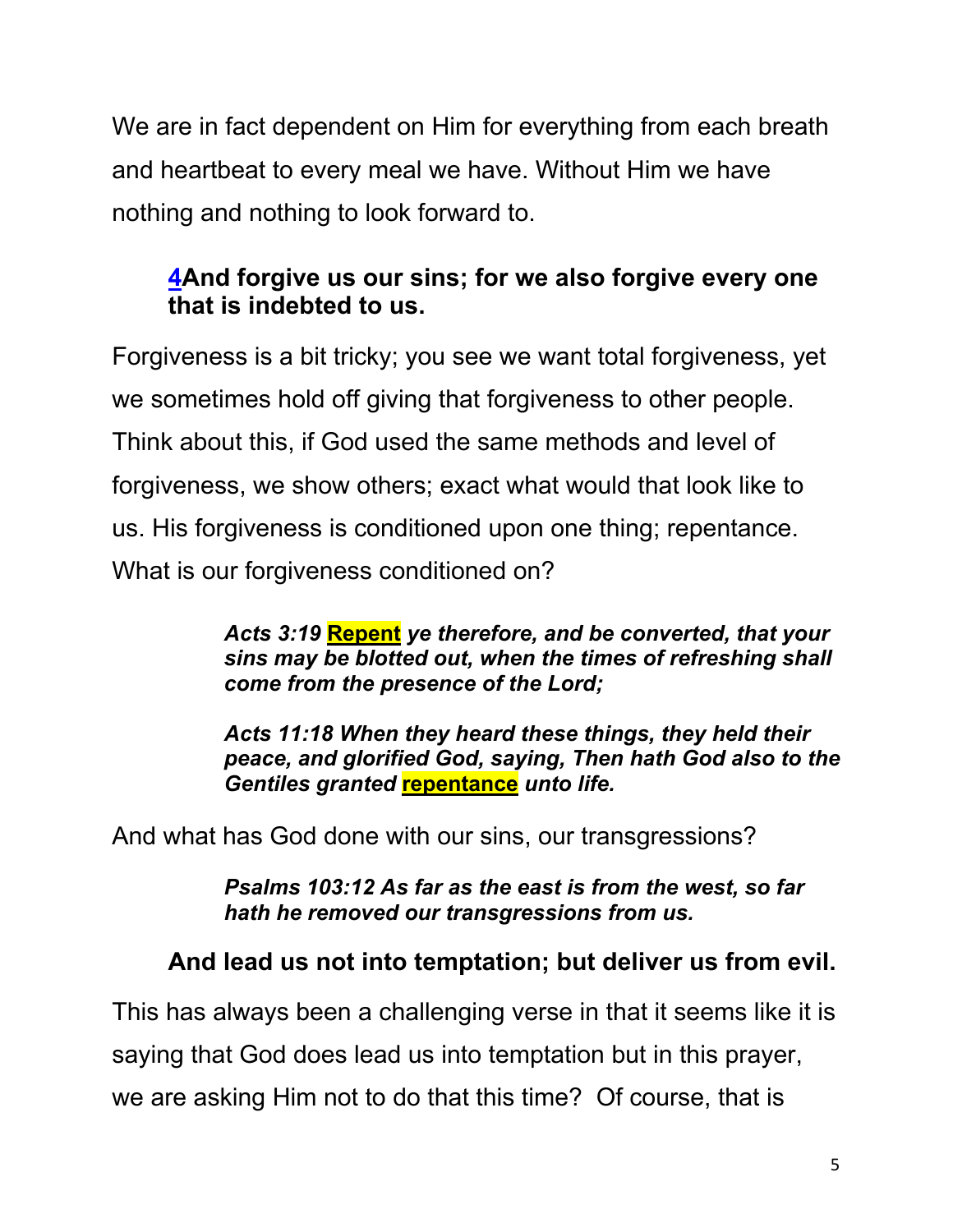absurd, God would not lead us into sin, however, God is fully aware of the sin that permeates this life every minute of every day. What we are asking Him for is the strength and power to overcome those attacks against us. God will allow us to undergo certain attacks but He will never allow us to be attacked in a way that we cannot survive if we rely on Him.

Reading a study about Satan and his attacks at this site;

https://reasonsforhopejesus.com/satan-attack-christians-devilthree-schemes/

The basis of the argument is that Satan has three principals of attacks; against Christians as well as the unsaved. Lies, Temptation and Manipulation.

Lies: Satan is the father of lies

*John 8:44 Ye are of your father the devil, and the lusts of your father ye will do. He was a murderer from the beginning, and abode not in the truth, because there is no truth in him. When he speaketh a lie, he speaketh of his own: for he is a liar, and the father of it.*

Temptation: Satan cannot enter a believer, but he can put temptation in your path.

> *John 1:14 But every man is tempted, when he is drawn away of his own lust, and enticed.*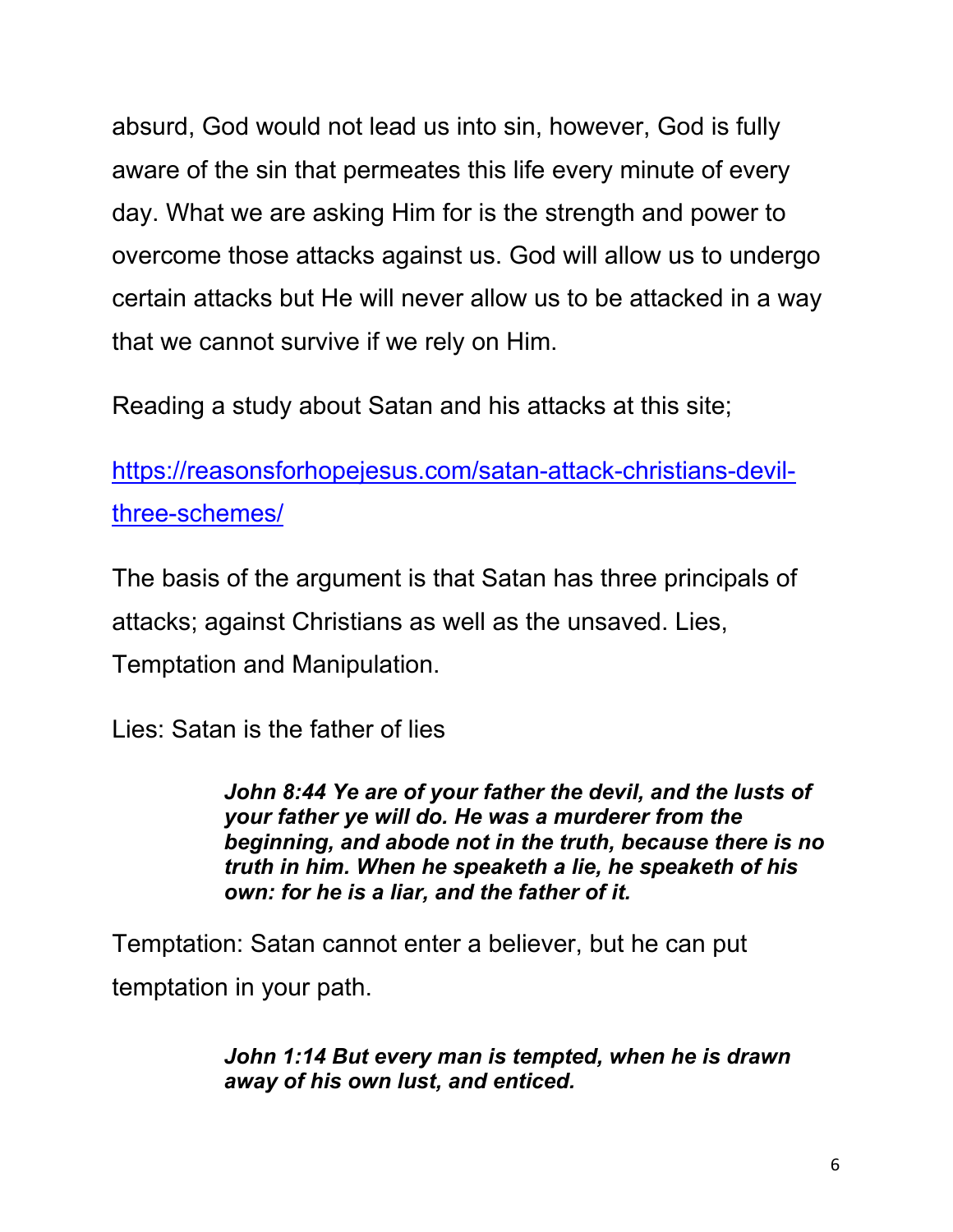*Matthew 4:1 Then Jesus was led by the Spirit into the wilderness to be tempted by the devil.*

#### *James 1:3 When tempted, no one should say, "God is tempting me." For God cannot be tempted by evil, nor does He tempt anyone.*

Manipulation: Satan is a manipulator of, he is not all powerful, but he can manipulate situations to cause thoughts to enter our minds.

#### *James 1:15 Then when lust hath conceived, it bringeth forth sin: and sin, when it is finished, bringeth forth death.*

The poor unbeliever is stuck with Satan, enticing him or her to sin and they have nowhere to turn but to their own devices which are empty and fruitless. But mankind is evil by nature of the fall of mankind in the garden and passed on through birth. So how can evil save them from evil. There is only one way to salvation and safety; the Blood of Christ. **If you are loss, turn to Christ He will save you!**

#### *1 John 3:8 The one who practices sin is of the devil, because the devil has been sinning from the very start. This is why the Son of God was revealed, to destroy the works of the devil.*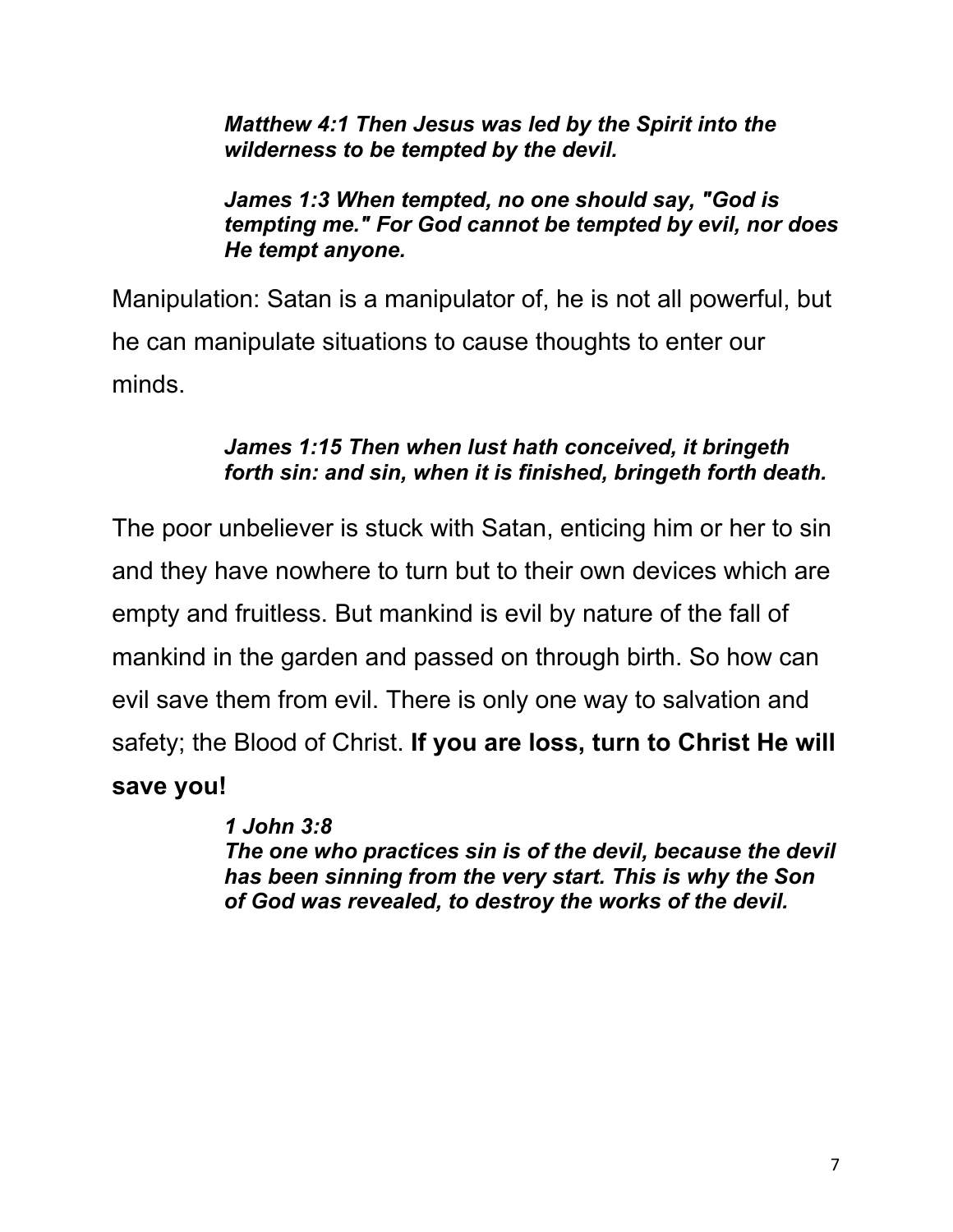But for the believer; we the believer must walk in obedience to Jesus Commandments;

> *1 John 2:4 If anyone says, "I know Him," but does not keep His commandments, he is a liar, and the truth is not in him.*

# **February 16, 2020**

Walking in obedience to God, to Jesus Commandments sets us apart from the world. But that setting apart only comes from asking Jesus to be Lord of your life and being obedience in righteousness. If you ask Christ into your heart and then continue to walk as the world walks in your language and your actions, the truth is not in you. Go back to the beginning and truly ask Jesus to be Lord of your Life and then surrender to Him, He will save you.

#### *1 John 3:10 By this the children of God are distinguished from the children of the devil: Anyone who does not practice righteousness is not of God, nor is anyone who does not love his brother.*

This is Jesus prayer for each believer;

*John 17:15 And now come I to thee; and these things I speak in the world, that they might have my joy fulfilled in themselves. 14I have given them thy word; and the world hath hated them, because they are not of the world, even as I am not of the world. 15I pray not that thou shouldest take them out of the world, but that thou shouldest keep them from the evil. 16They are not of the world, even as I*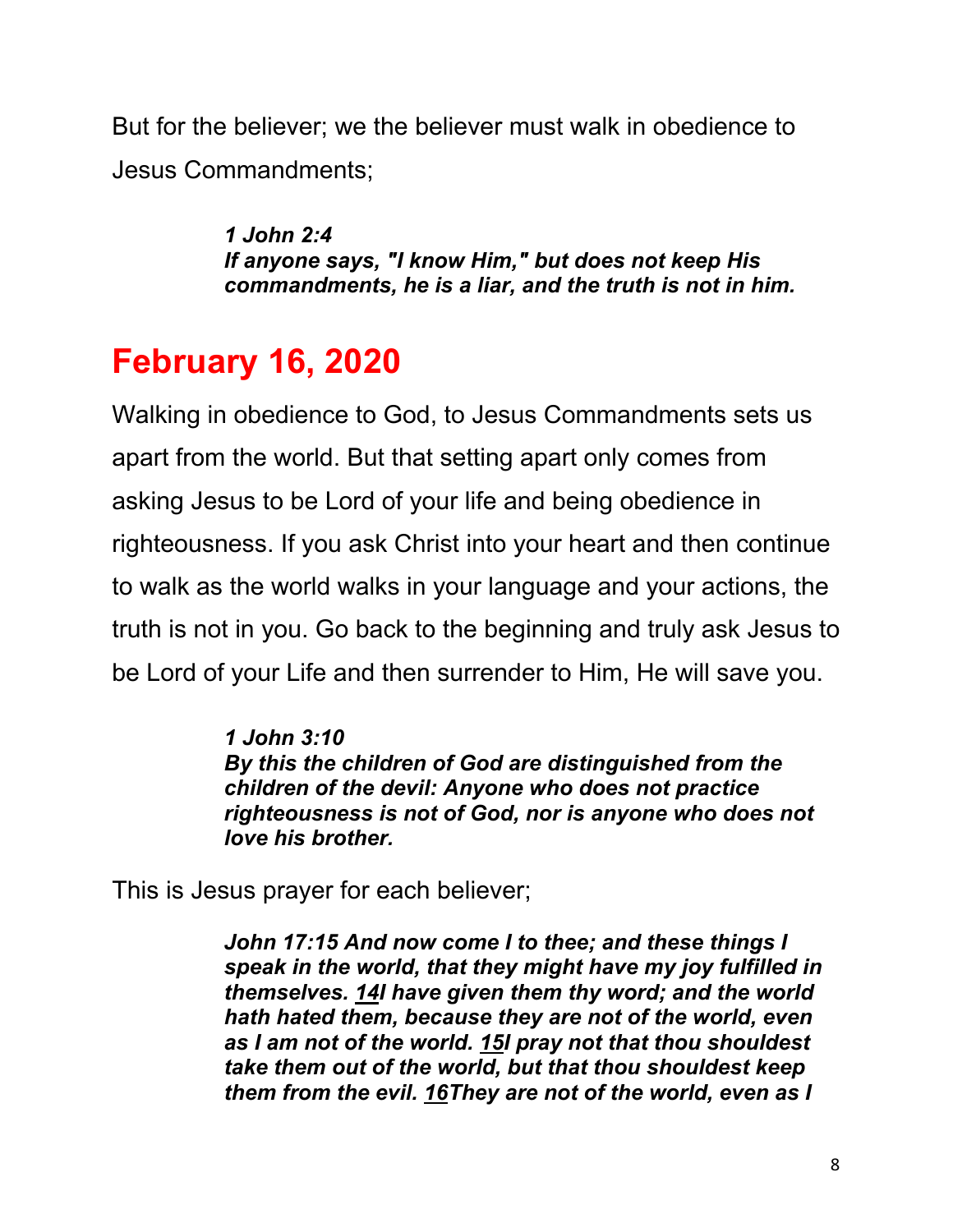*am not of the world. 17Sanctify them through thy truth: thy word is truth. 18As thou hast sent me into the world, even so have I also sent them into the world. 19And for their sakes I sanctify myself, that they also might be sanctified through the truth.*

Also, from the "Reason for Hope" web site within the article and I'll quote them here about Satan's ultimate goal and that is "distraction".

#### *"Distraction*

*C.S. Lewis illustrated this clearly in his book The Screwtape Letters, which tells of a senior demon, Screwtape, who instructs his apprentice nephew, Wormwood, on ways he can make Christians forget their beliefs, distance themselves from God, and ultimately sin. All of this, he taught, can be accomplished with distraction:*

*"What we want, if men become Christians at all, is to keep them in the state of mind I call 'Christianity And'. You know—Christianity and the Crisis, Christianity and the New Psychology, Christianity and the New Order, Christianity and Faith Healing, Christianity and Psychical Research, Christianity and Vegetarianism, Christianity and Spelling Reform.*"<sup>1</sup>"

Satan's goal is to separate you from Christ, and he does this through Lies, Temptation and Manipulation.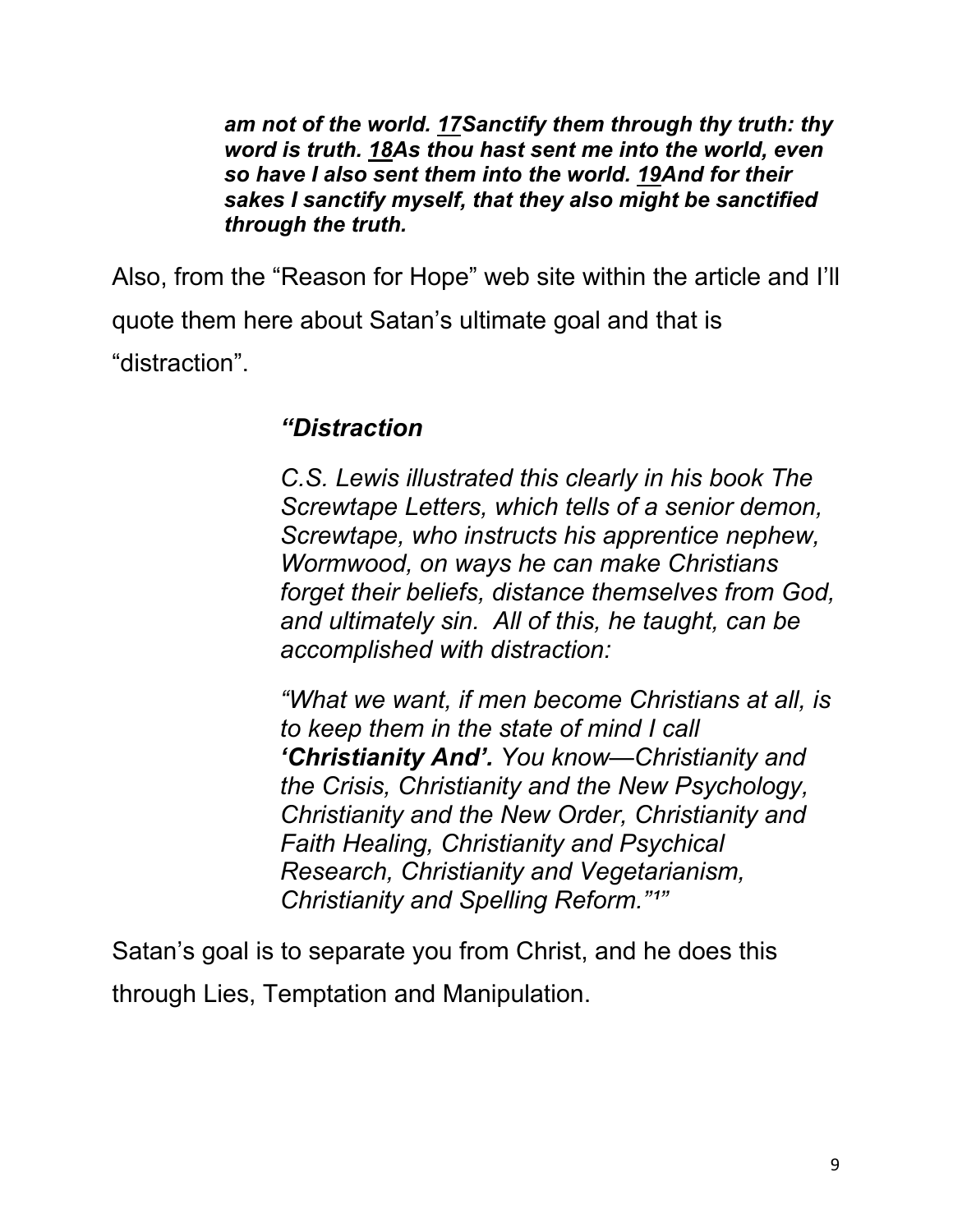When I first got into law enforcement, we were all warned about the things that would end your career and they listed three things. These were not Christians that were warning us mind you, these were experienced Peace Officers that had seen many careers ended by falling into one or all of these traps. They didn't mention Satan, but I know he is the source; the three were, boos, broads and bucks. Drinking/drugs, ill-advised intimate relationships, and money. I think these three lies that Satan uses today are among the most effective tools he has to deceive, distract and destroy.

The disciples asked for method of praying to God that was similar to how He prayed. The formula is;

God first,

Holiness in our walk,

seeking God's Kingdom every minute of every day, food and provisions for the Spirit in each of us, daily protection from evil every minute of each day, and acknowledging that God is the source of all good things and

the only way to eternity with Jesus.

Jesus will now take his disciples and us on a path to understand how important it is to ask God for what we need but to understand that He knows what we need He just wants to know that we seek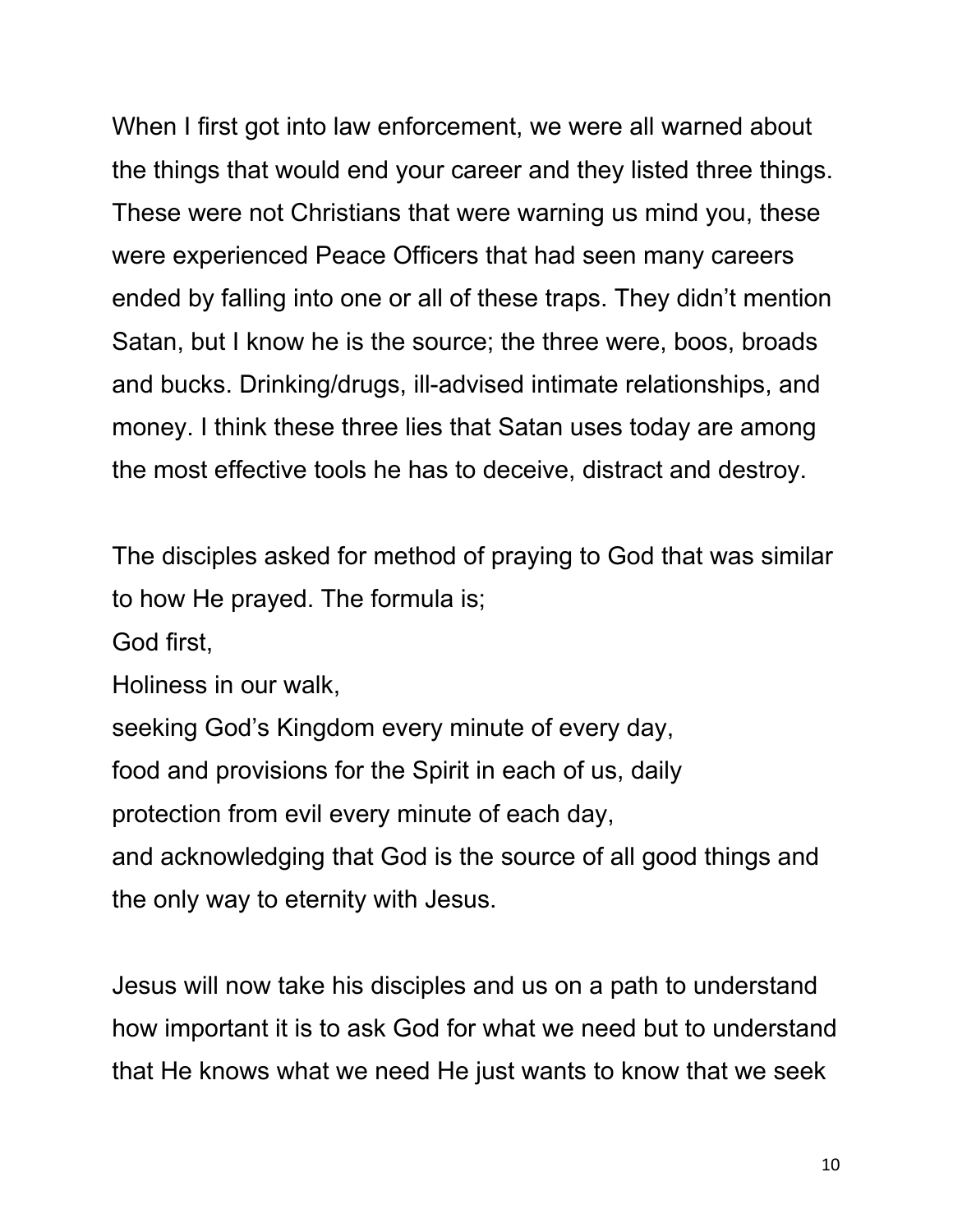only Him in those needs. There are a couple of caveats we will discuss at the end of the parable.

**5And he said unto them, Which of you shall have a friend, and shall go unto him at midnight, and say unto him, Friend, lend me three loaves; 6For a friend of mine in his journey is come to me, and I have nothing to set before him? 7And he from within shall answer and say, Trouble me not: the door is now shut, and my children are with me in bed; I cannot rise and give thee. 8I say unto you, Though he will not rise and give him, because he is his friend, yet because of his importunity he will rise and give him as many as he needeth.**

**Q.** Does anyone know what "importunity" means?

It means persistence, in the Greek it means shameless

persistence or shameless greed. From Strong's Concordance;

Transliteration: anaideia Phonetic Spelling: (an-ah'-ee-die-ah') Definition: shamelessness Usage: shamelessness, shameless persistence (e.g. in greed).

We will put this in a context perhaps we will all understand in a moment. This parable is probably based on a lot of actualities; it was common for people to travel at night in the summer to avoid the heat of the day. It was also common for families to retire early and all in one bed in the main room of the house or on the roof top again due to heat. A friend who is traveling needs a place to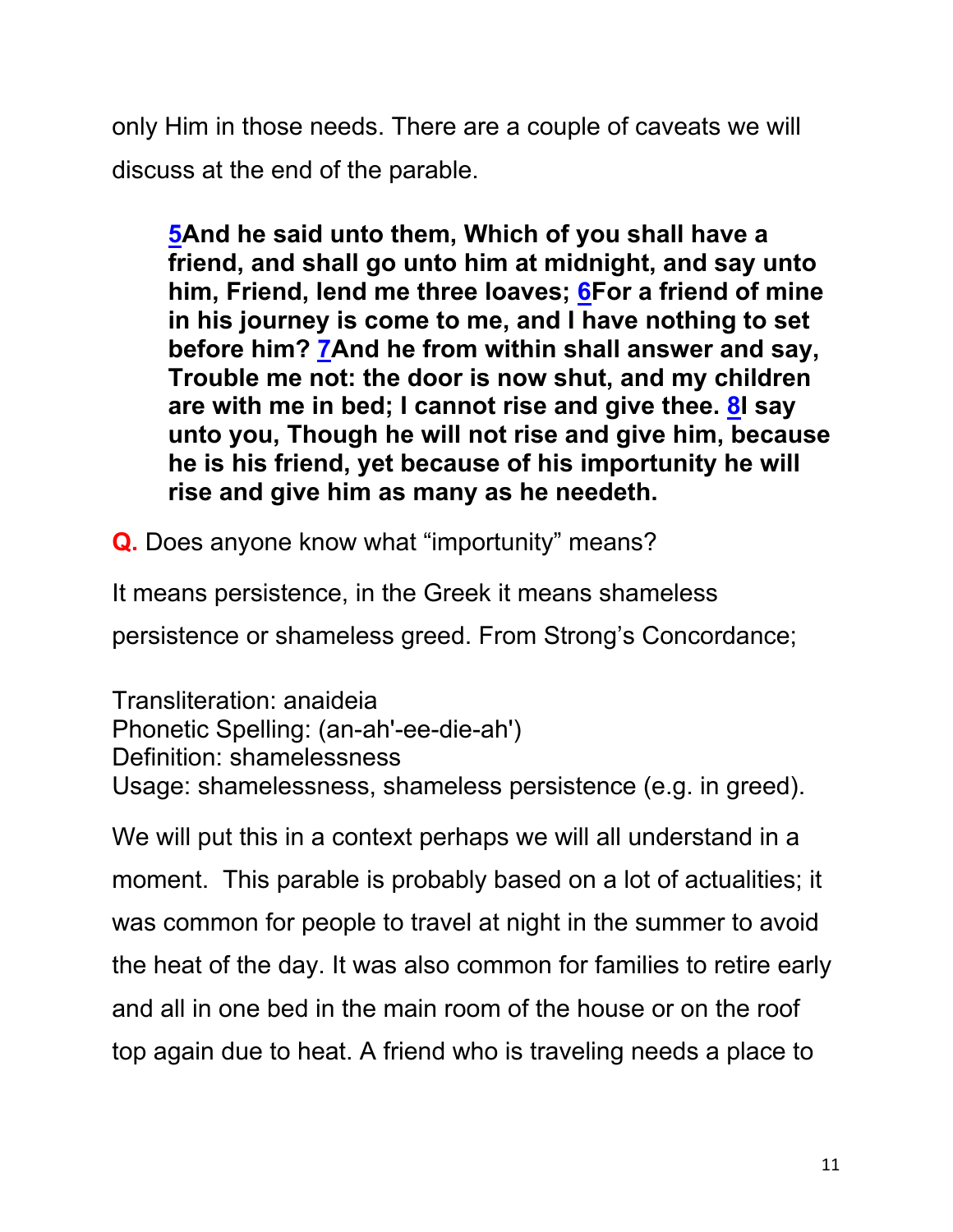stay or some food; no phones, no email, no text, no Instagram, just show up at the door.

The image is actually of God described as the man asleep and unwilling in the opinion of the one asking for help to rise and give him what he needs. The perspective is from man not from God. Man sees God as either not hearing our prayers or refusing to answer. The point Jesus is making is that of being persistent in your requests. I wonder if there isn't another issue at hand here and that is praying for what God's Will is instead of what our will or desire is. Not to say that you can't ask, as Jesus says "Ask". That implies that there is no limitation just simply ask.

We may go astray with that interpretation and assumption. We need to be prudent in what we ask for; the first criteria is that we seek God's Will ask for what He wants to give us.

**Q.** Does God know what we want before we ask for it?

#### *Matthew 6:8 Be not ye therefore like unto them: for your Father knoweth what things ye have* **need** *of, before ye ask him.*

In my opinion there are verses that some take to mean that you can ask whatever you want, and people think you should expect to get it. It falls in line with nonsense of positive thinking or the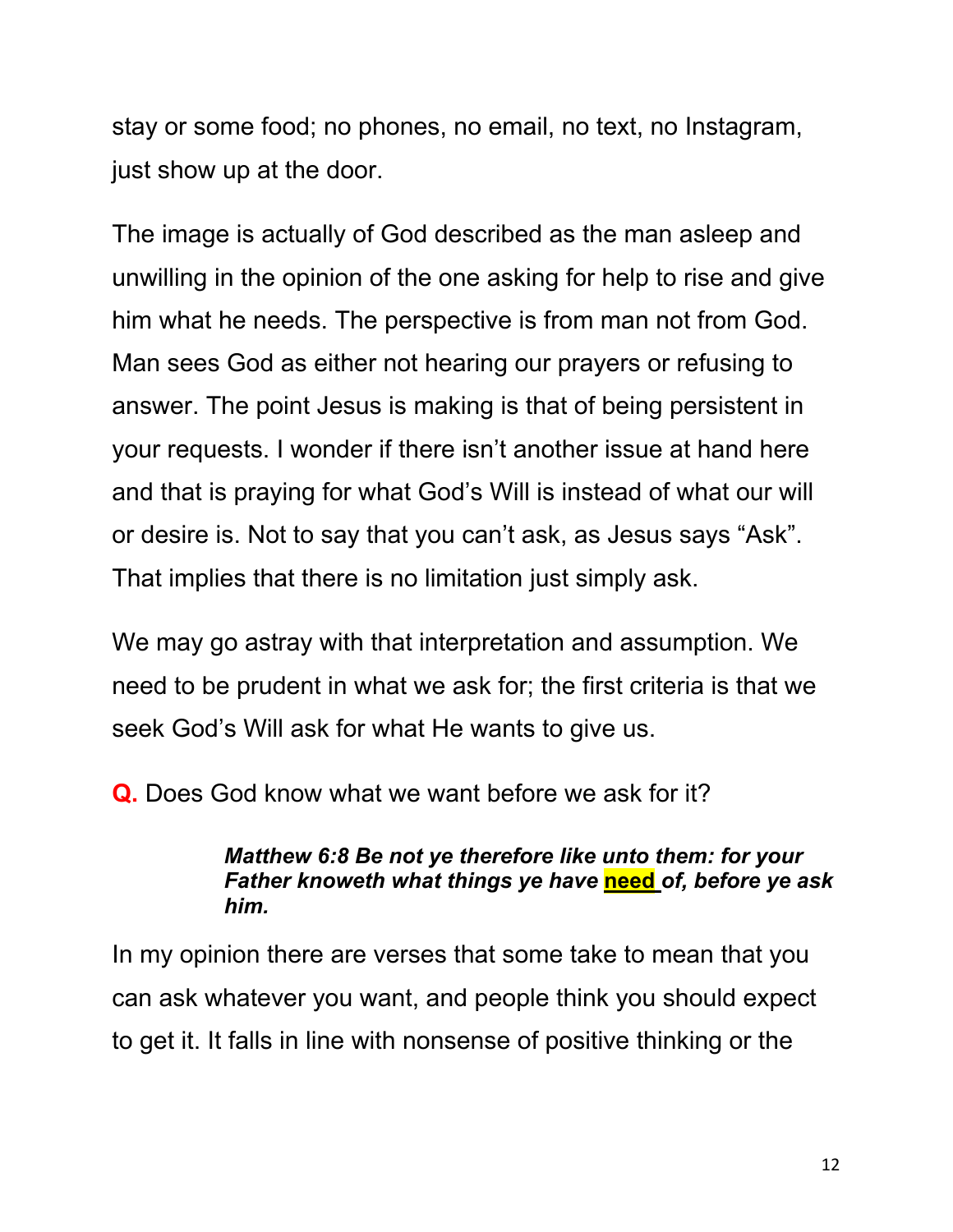prosperity gospel: God will give you all the money you need just ask for it.

The fact is that the Bible is pretty clear in that first of all God knows what you NEED before you ask, He also knows what you want but He places the priority on NEED not want. Your need and His Will are often in alignment and He will take care of your needs if you are walking in His Will.

We all have all kinds of wants in our lives and God is simply not God to be our personal piggy bank. He is God and we are His servants and that perspective needs to be realized and followed.

# **9And I say unto you, Ask, and it shall be given you;**

The word "Ask" according to Strong's Concordance is;

Phonetic Spelling: (ahee-teh'-o) Definition: to ask, request Usage: I ask, request, petition, demand.

The definition does not give us much clarity on the idea of asking whatever you want so we need to look elsewhere. We need to go back for starters to verse 8 of Luke 11;

> *8I say unto you, Though he will not rise and give him, because he is his friend, yet because of his importunity he will rise and give him as many as he needeth.*

What is the last word in this verse?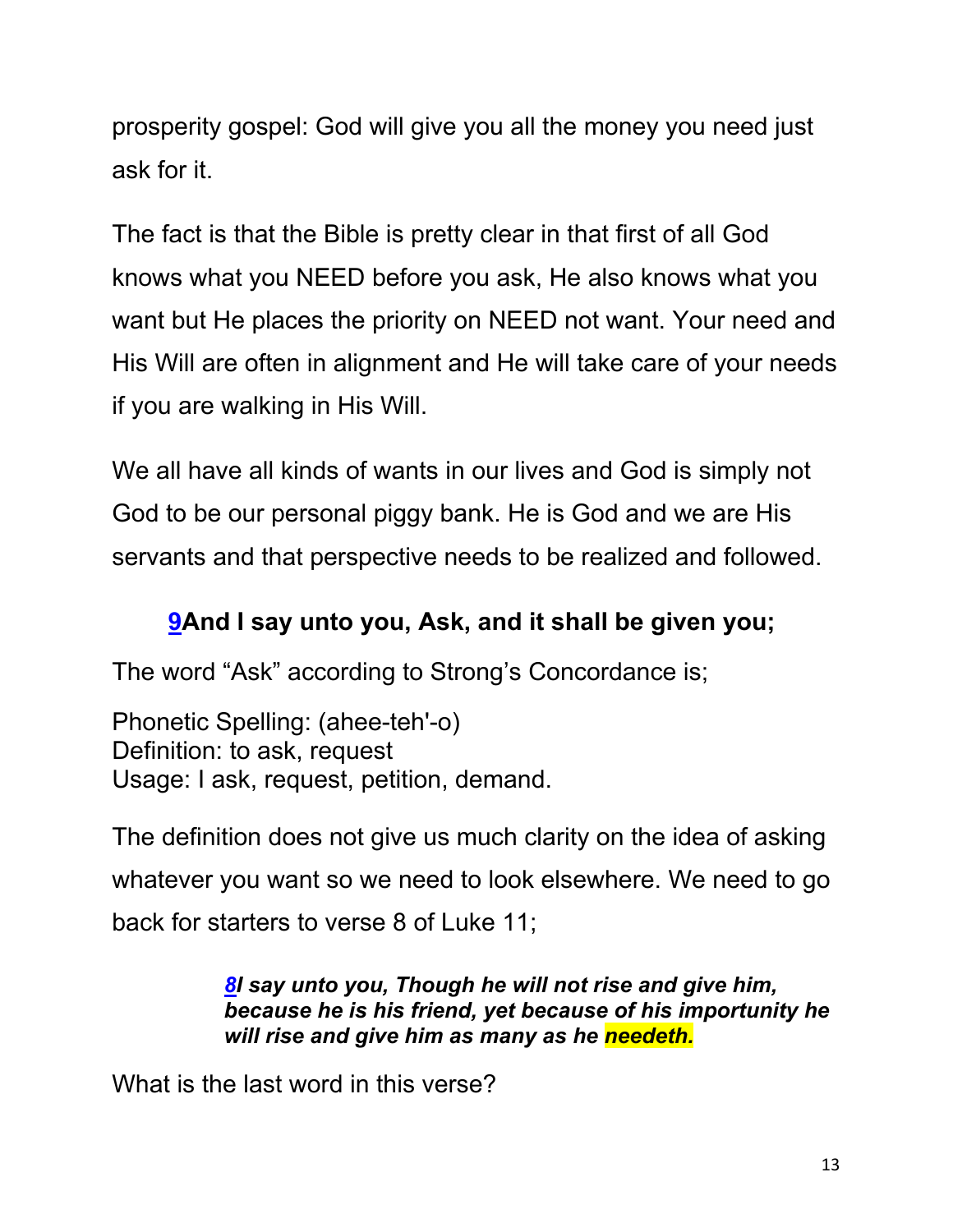"Needeth"

This would be one of the verses people will manipulate to accommodate what their personal wants are. Remember Matthew's Gospel 6:8 differentiates between wants and needs as does vs 8 in Luke 11.

#### *Matthew 6:8 Be not ye therefore like unto them: for your Father knoweth what things ye have need of, before ye ask him.*

We know that Jesus is our intercessor, that our prayers and request apparently go through Him to the Father. That is what an intercessor is, and intercessor stands between you and the judge.

#### *Romans 8:34 Who is he that condemneth? It is Christ that died, yea rather, that is risen again, who is even at the right hand of God, who also maketh* **intercession** *for us.*

The Greek word for "Intercession" in Strong's Concordance is;

Phonetic Spelling: (en-toong-khan'-o) Definition: to chance upon, by implication confer with, entreat Usage: (a) I meet, encounter, hence: (b) I call (upon), make a petition, make suit, supplication.

This word is used 5 times in the New Testament and each time it

is specifically referring to Jesus taking a person's petition to or

before God. That person may be a believer or a heathen,

regardless, Jesus is there to help.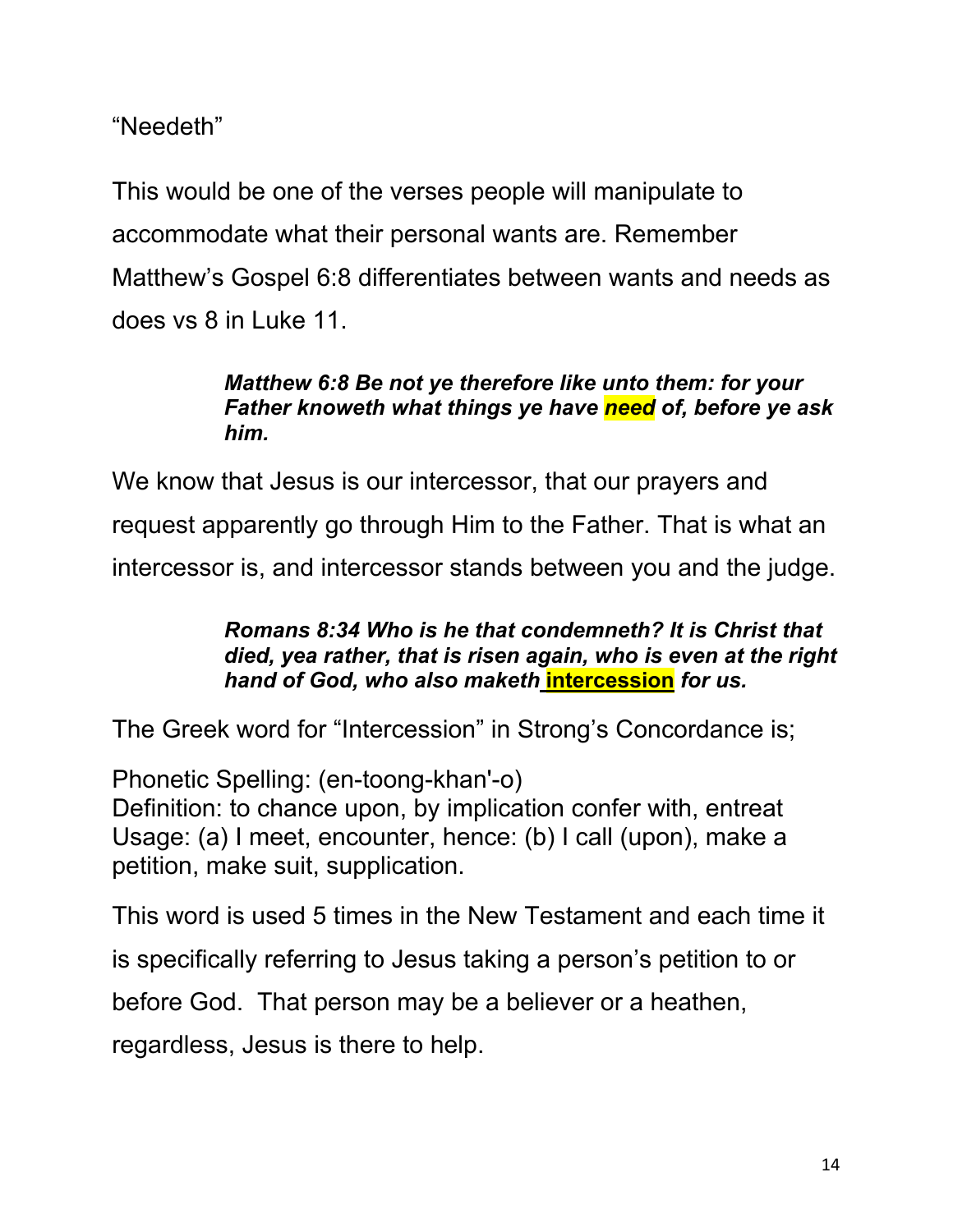To be quite frank if our good deeds are as filthy rags before God what do you suppose our clumsy petitions must be like before Him, if Jesus did not package them in an appropriate manner; what a tangled mess it would appear to be to God.

We can and should think we are in the presence of God, but I would submit to you that in our method of jurisprudence a person changed with a crime is in the presence of the Judge. Rarely if ever does the accused speak directly to the judge, it is always or most usually through the accused counsel. The reason being that, the intercessor, the legal counsel, knows how to phrase requests in a manner that the court accepts as valid and is able to rule on. I am not trying to equate God's Chamber to that of a human court, I am merely pointing out the need for an intercessor the likes of Jesus Christ when we go before the Creator of the Universe. He is our Father in Heaven and we can speak to Him, but our intercessor is always there to speak on our behalf in beautiful and gracious words to His Father.

Luke 11:9 continues….

#### **seek, and ye shall find; knock, and it shall be opened unto you.**

Just like the petition or request we need to consider this "Seek" and "knock". If you were to seeking in the wrong place, let's say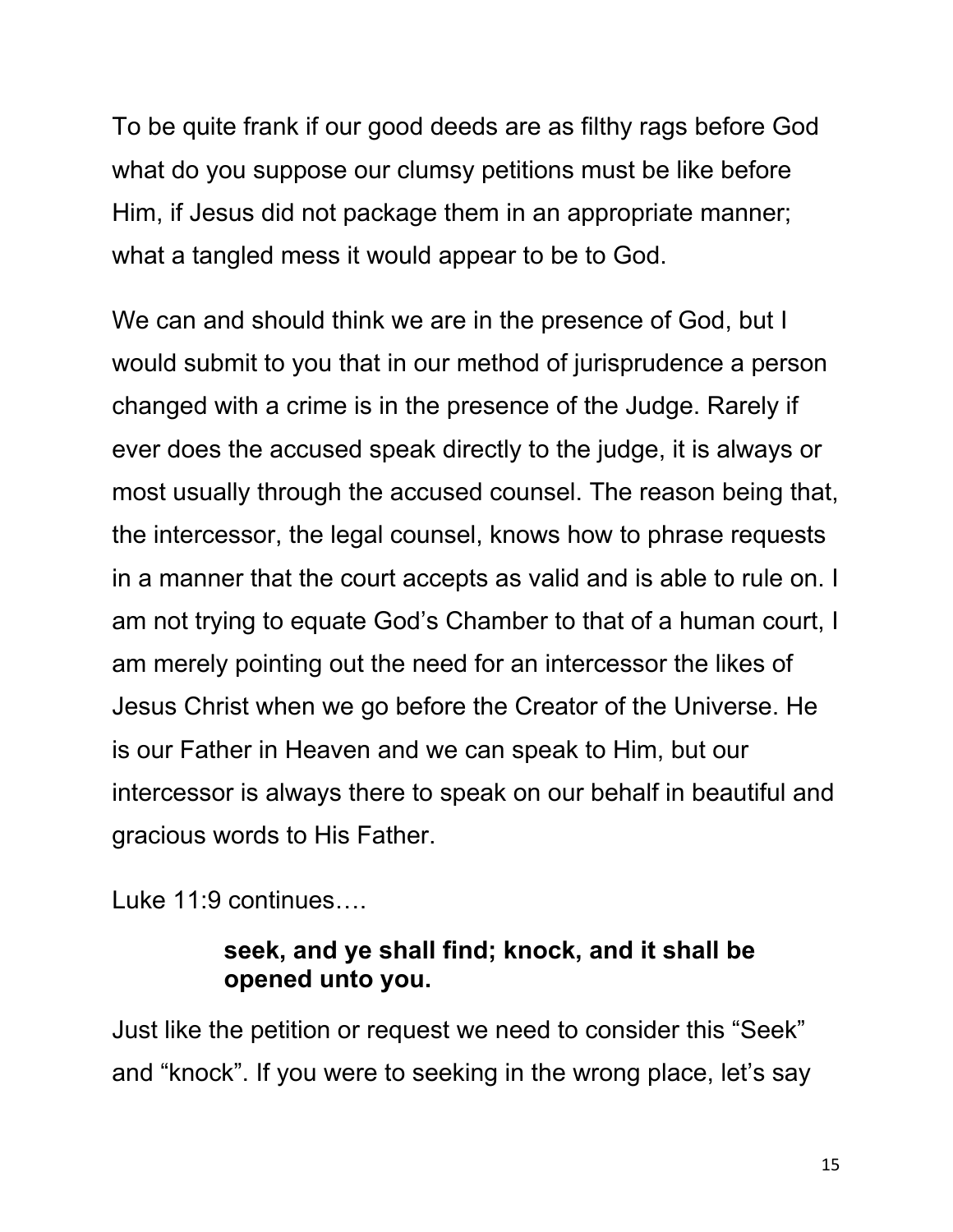you wanted to seek a deeper understanding of God's Word so you went to say the Jehovah Witness, or Hinduism do you suppose just because you are seeking, that God is going to answer your prayer there. He may well, put someone in front of a person seeking like that and bring them to His Son, but just because we seek; we have to seek in the right place and that is in His Word.

The same with knocking, it had better be the right door, there are plenty of doors out there to knock on that are either controlled by Satan or by an enemy of God in some other IE Environmental, Scientific, Astronomy, anything other than the Word of God. It is futile and fruitless to pursue.

#### **10For every one that asketh receiveth; and he that seeketh findeth; and to him that knocketh it shall be opened.**

The major caveat in any of these three methods of learning, is that it has to be within God's Will, and we have to be walking in that Will. He will then give us all our NEEDS.

**11If a son shall ask bread of any of you that is a father, will he give him a stone? or if** *he ask* **a fish, will he for a fish give him a serpent? 12Or if he shall ask an egg, will he offer him a scorpion? 13If ye then, being evil, know how to give good gifts unto your children: how much**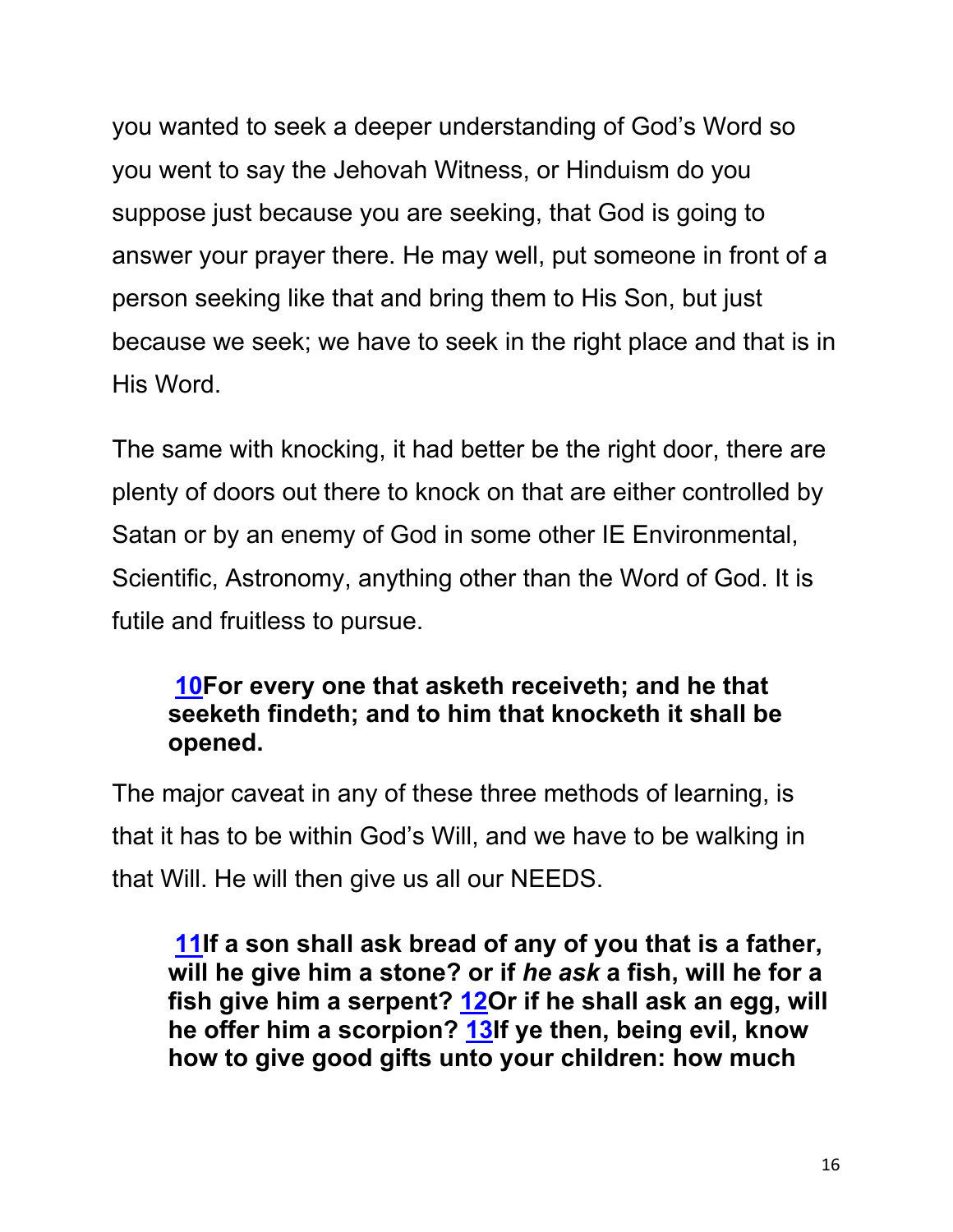### **more shall** *your* **heavenly Father give the Holy Spirit to them that ask him?**

God DOES want to give you what you need, but He will only respond when we are being obedient to Him. The man of the house arose finally and gave his friend what he NEEDED. God sometimes does not respond immediately to prayer; He hears it but in His infinite Wisdom there may be something more important that we NEED to learn that for Him to give us something even though we may NEED it, He knows whether or not we NEED it at that moment. Patience is one of the virtues of God's Holy Spirit and for human beings one of the more challenging gifts to operate in is patience.

# **A House Divided**

**(Matthew 12:22-30; Mark 3:20-27)**

**14And he was casting out a devil, and it was dumb. And it came to pass, when the devil was gone out, the dumb spake; and the people wondered. 15But some of them said, He casteth out devils through Beelzebub the chief of the devils. 16And others, tempting** *him***, sought of him a sign from heaven.**

As the saying goes "no good deed goes unpunished". Christ was removing evil spirits and one was from a man that could not speak. Once the evil spirit was gone the man spoke and it shook the on lookers. There was obviously another deep state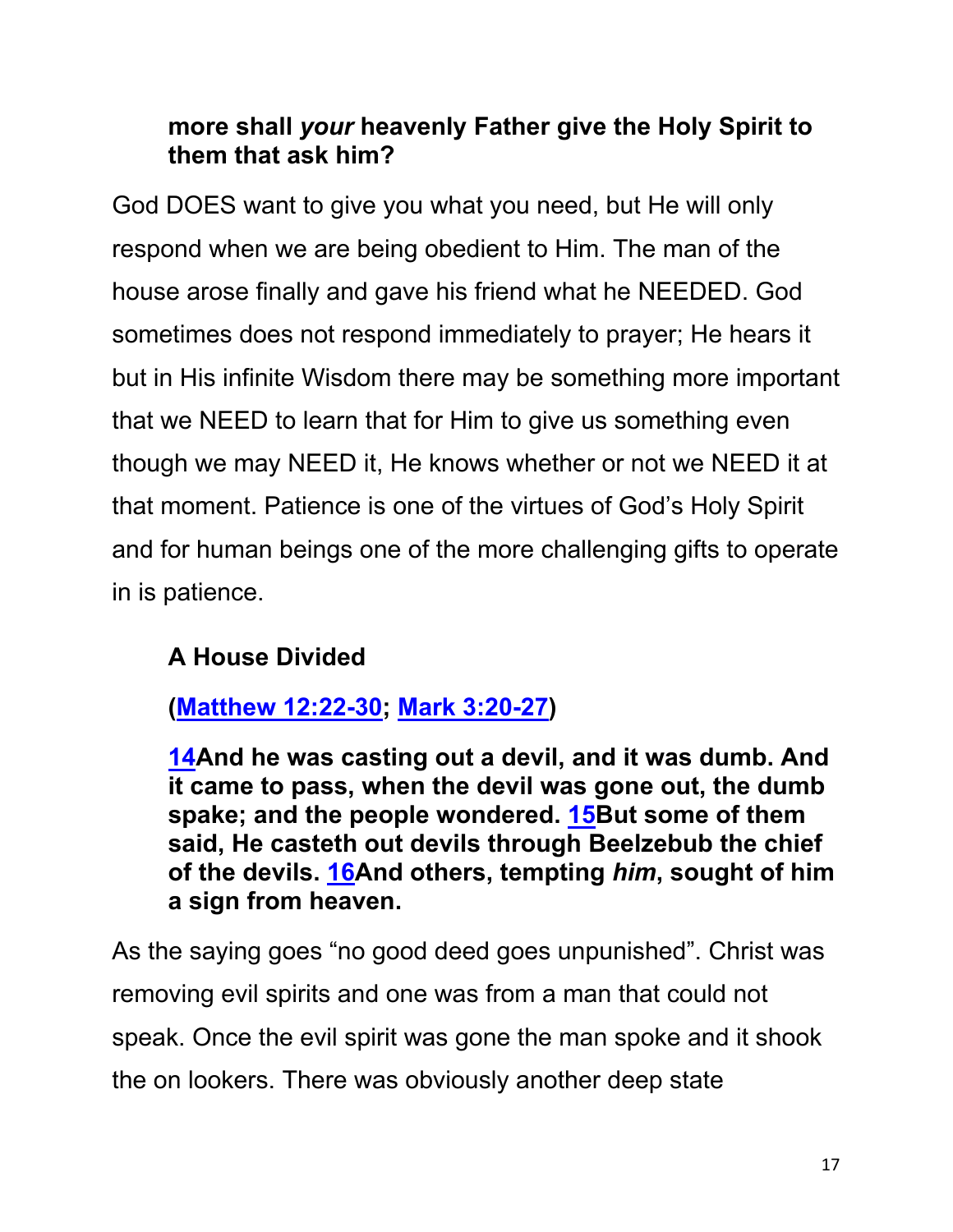Sanhedrin member in the crowd and so as it says; in order to temp or catch Christ in some violation of their own thinking, they tried to get him to give them a sign from heaven; as if removing demons wasn't good enough.

The obvious allegation was that he was removing satan by satan.

## **17But he, knowing their thoughts, said unto them, Every kingdom divided against itself is brought to desolation; and a house** *divided* **against a house falleth.**

One person or a group or a nation cannot fight against itself or it will destroy itself. We are seeing that in the US and around the world. Ongoing battles of good and evil from within a single group or nation, history has shown the outcome to be disastrous. That is what Satan wants; destruction.

#### **18If Satan also be divided against himself, how shall his kingdom stand? because ye say that I cast out devils through Beelzebub. 19And if I by Beelzebub cast out devils, by whom do your sons cast** *them* **out? therefore shall they be your judges.**

Jesus point here is that whomever you are allegiant to the same will judge you. If you are allegiant to Satan, in a sense Satan judges you. There is only one judge and if you align with Satan then you will in essence receive the same judgement that you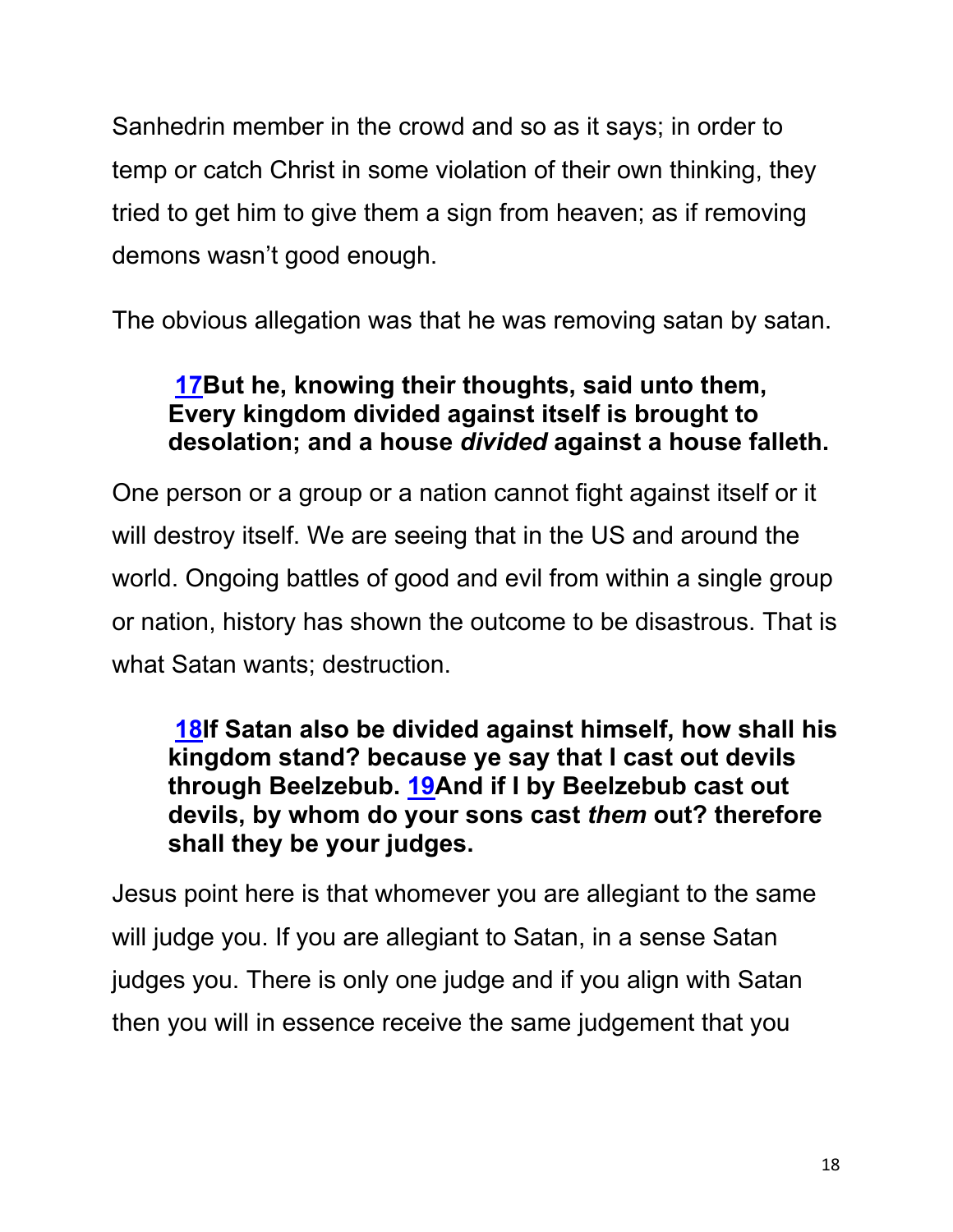master receives from God. So, in essence your master is judging you or condemning you to the same plight as his own.

# **20But if I with the finger of God cast out devils, no doubt the kingdom of God is come upon you.**

This verse simply verifies who the ultimate Judge is; it is God and God will judge Satan and all of those who follow him. It only takes God's finger to cast out devils, intimating the power of God as compared to that of demons and the devil.

**21When a strong man armed keepeth his palace, his goods are in peace: 22But when a stronger than he shall come upon him, and overcome him, he taketh from him all his armour wherein he trusted, and divideth his spoils.**

There is another old saying, "There is always someone tougher, stronger, faster than you are." That is until God arrives on the scene, He is the ultimate; no one judges Him, no one Oversees Him, He is the Creator and we are His Creation and He can do as He pleases with us.

> *Isaiah 64:8 But now, O LORD, thou art our father; we are the clay, and thou our potter; and we all are the work of thy hand.*

*Psalm 100:3 Know that the LORD is God. It is He who made us, and we are His; we are His people, and the sheep of His pasture.*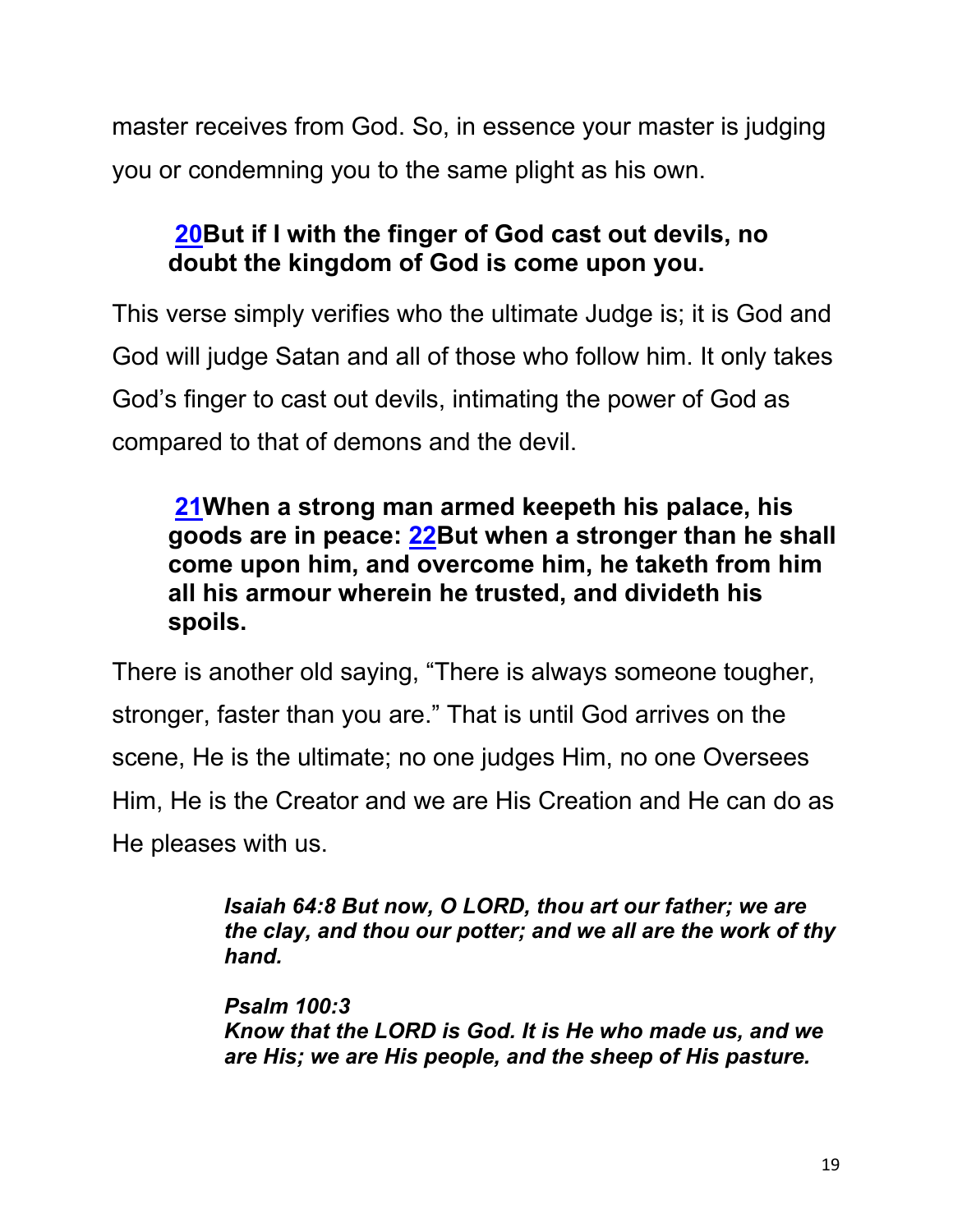### **23He that is not with me is against me: and he that gathereth not with me scattereth.**

The ultimate accusation, if you are not walking with Christ then you are walking against Him, if you are not part of the disciples that are gathering the grain for the harvest then you are scattering contrary to God's Will.

# **Return of an Unclean Spirit**

**(Matthew 12:43-45)**

**24When the unclean spirit is gone out of a man, he walketh through dry places, seeking rest; and finding none, he saith, I will return unto my house whence I came out.**

There is a tradition within the Talmud that evil spirits when cast out would frequent ruins and desert places waiting an opportunity to embody some animal or person. According to this verse, the tradition has some foundation Biblically. The cast out evil spirit apparently relished the idea of returning to its former abode that it was cast from.

**25And when he cometh, he findeth** *it* **swept and garnished. 26Then goeth he, and taketh** *to him* **seven other spirits more wicked than himself; and they enter in, and dwell there: and the last** *state* **of that man is worse than the first.**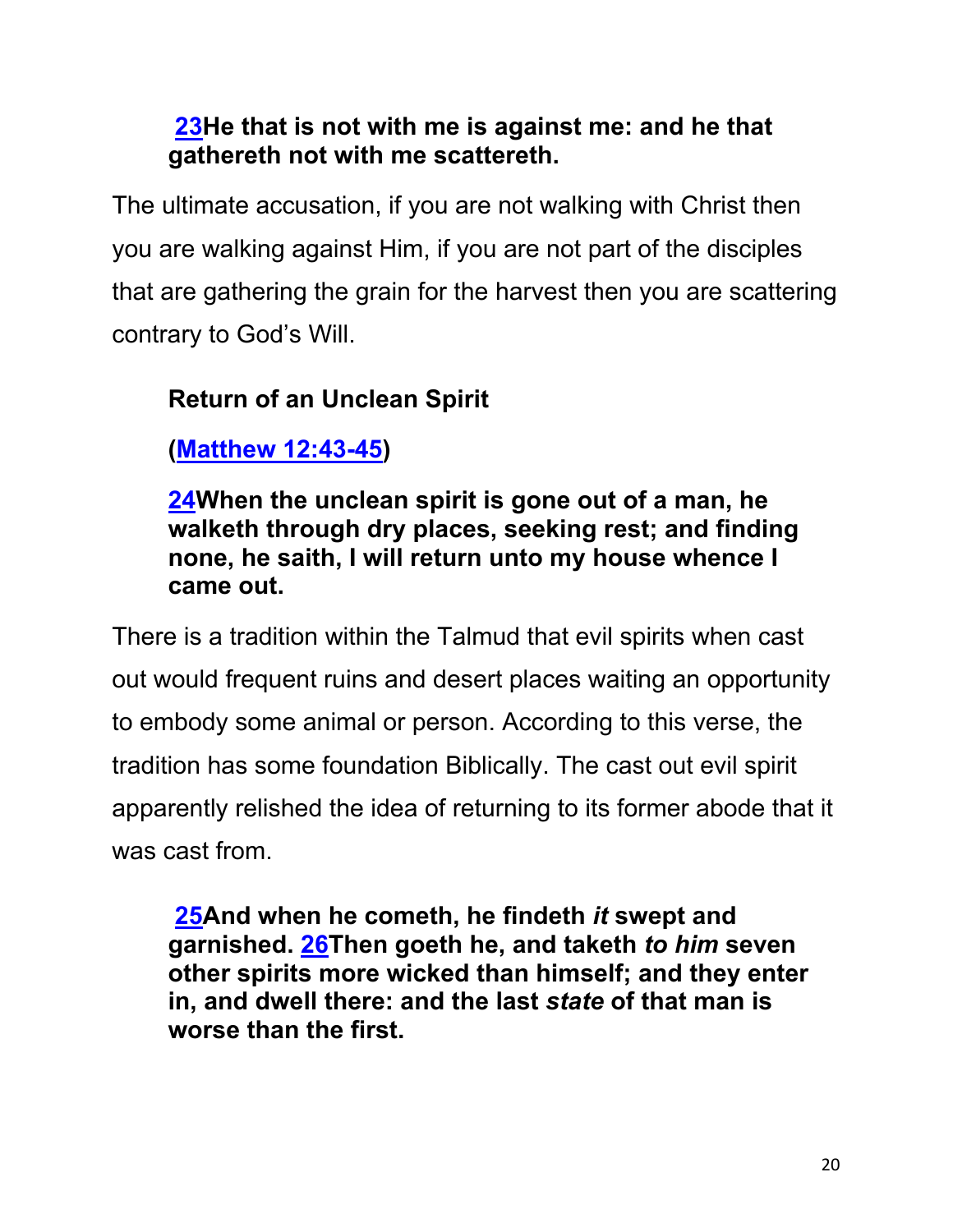As a side note, in the verses it refers to the evil spirit as "he" yet when you research the verse in both Hebrew and Greek it omits the gender specific of "he" and refers to the evil spirit as "it". I am unaware of any place in the Bible that a gender is assigned to evil spirits.

Back to vs 26, this evil spirit once it is aware that it can return to its former abode it finds seven other spirits ostensibly more wicked and takes them with it. The inclusion of more evil spirits, as one would imagine, makes the host worse off than before the exorcism.

The key is to fill the void created by the removal of the evil spirits with the Holy Spirit. When the Holy Spirit is present there is no room for the evil spirit to return nor is the evil spirit allow to return to its former abode. NO VACANCY

#### **True Blessedness**

**27And it came to pass, as he spake these things, a certain woman of the company lifted up her voice, and said unto him, Blessed** *is* **the womb that bare thee, and the paps which thou hast sucked. 28But he said, Yea rather, blessed** *are* **they that hear the word of God, and keep it.**

*Luke 1:28 And the angel came in unto her, and said, Hail, thou that art highly favoured, the Lord is with thee: blessed art thou among women.*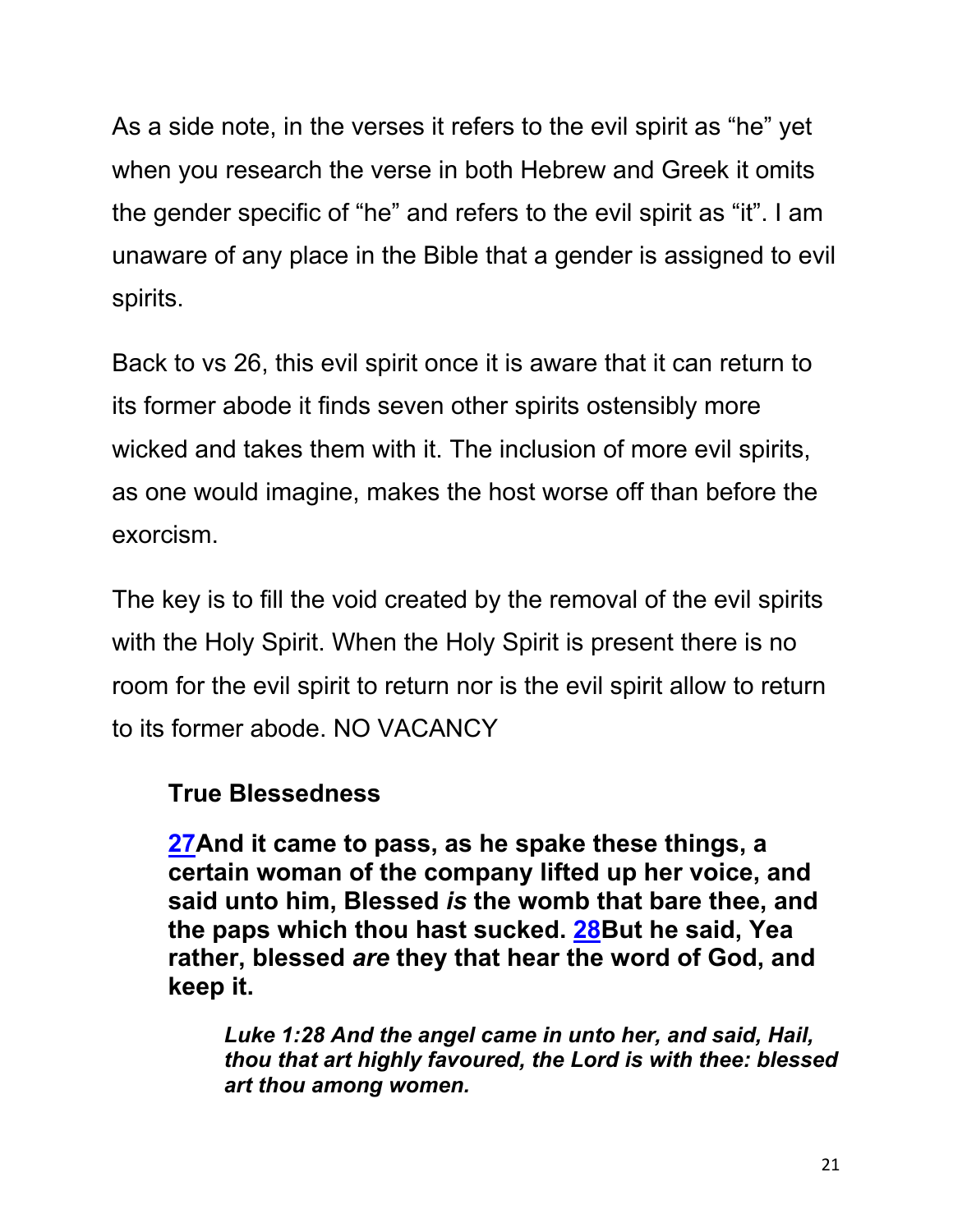We recall when Mary was first told of her intended pregnancy that the angel told her; "blessed art thou among women". That not being reported until the gospels were written when spoken by this woman to Jesus must have been Holy Spirit inspired. Jesus took it as an opportunity to respond by pointing to something more important; "Yea rather", in the Greek is "on the contrary", "blessed are they that hear the word of God and keep it."

We have two juxtapositions presented here; Mary being blessed by being Jesus mother and Jesus saying that the real blessed person is the one who gets to **hear the Word of God AND Keep IT.** There is that obedience thing again. Mary was obedient and was blessed for being so. We as hearers of the Word will be blessed as well if we KEEP the Word; be doers of the Word.

## **The Sign of Jonah**

# **(Matthew 12:38-42)**

**29And when the people were gathered thick together, he began to say, This is an evil generation: they seek a sign; and there shall no sign be given it, but the sign of Jonas the prophet. 30For as Jonas was a sign unto the Ninevites, so shall also the Son of man be to this generation.**

Jesus calls upon the people to not look for a sign in order to believe but simply believe based on what they had seen with their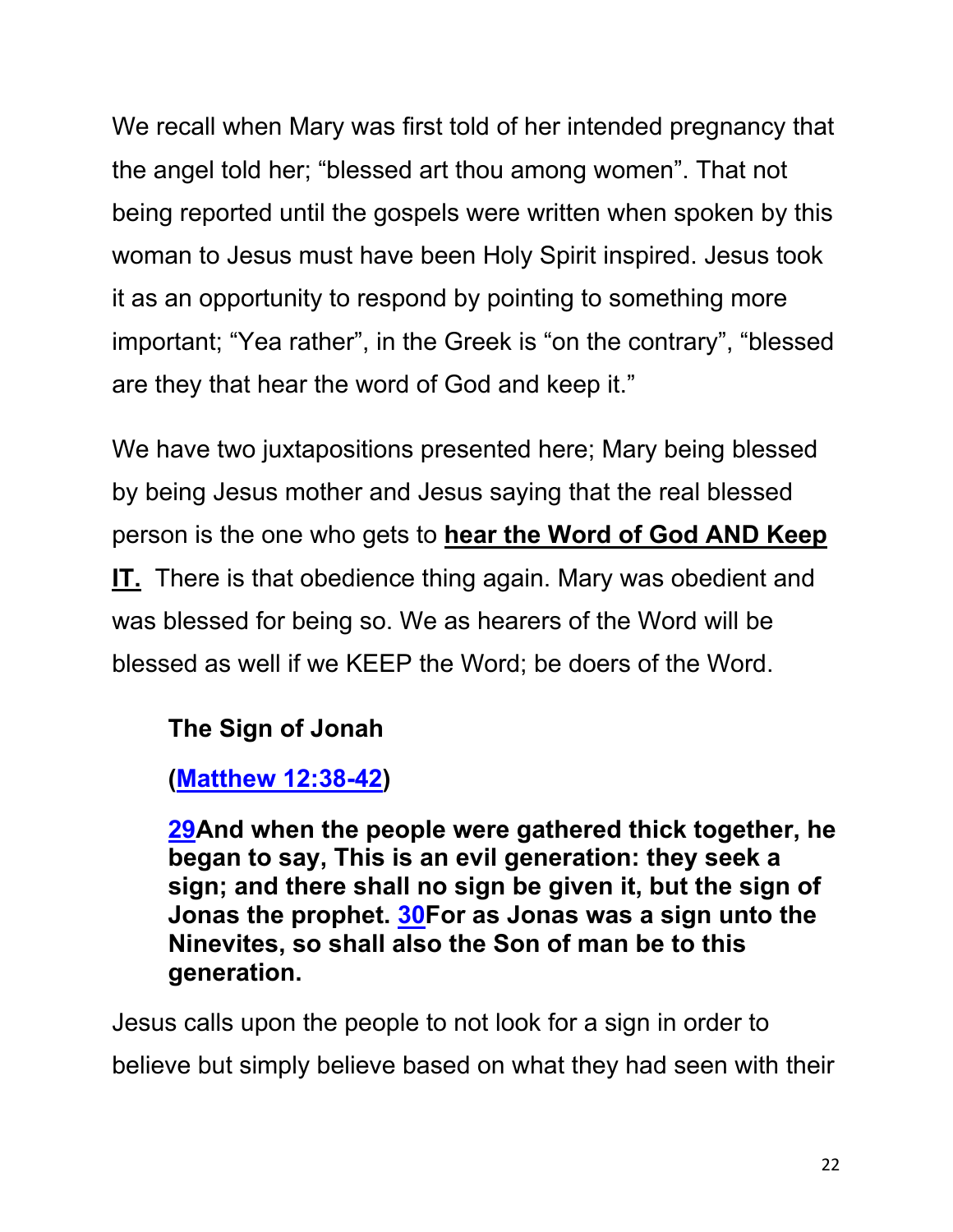own eyes and heard with their own ears. Jesus referred to the generation He was speaking of as an evil generation and He gives the reason for that statement as being "they seek a sign".

If we read from Matthew, we get a more detailed description of this moment due to the fact that Matthew was present when it happened.

> *Matthew 12: 38Then certain of the scribes and of the Pharisees answered, saying, Master, we would see a sign from thee. 39But he answered and said unto them, An evil and adulterous generation seeketh after a sign; and there shall no sign be given to it, but the sign of the prophet Jonas: 40For as Jonas was three days and three nights in the whale's belly; so shall the Son of man be three days and three nights in the heart of the earth. 41The men of Nineveh shall rise in judgment with this generation, and shall condemn it: because they repented at the preaching of Jonas; and, behold, a greater than Jonas is here. 42The queen of the south shall rise up in the judgment with this generation, and shall condemn it: for she came from the uttermost parts of the earth to hear the wisdom of Solomon; and, behold, a greater than Solomon is here.*

Again, the attribution of being an evil generation is actually directed at the religious leaders of the day. They were the ones that repeatedly asked for a sign. In this instance they wanted a sign that Jesus was not casting out demons by Satan, but a sign that would show He was really casting out demons by God's Power. Jesus would not be drawn into their evil plans and simply refused but instead told the people to **"believe".**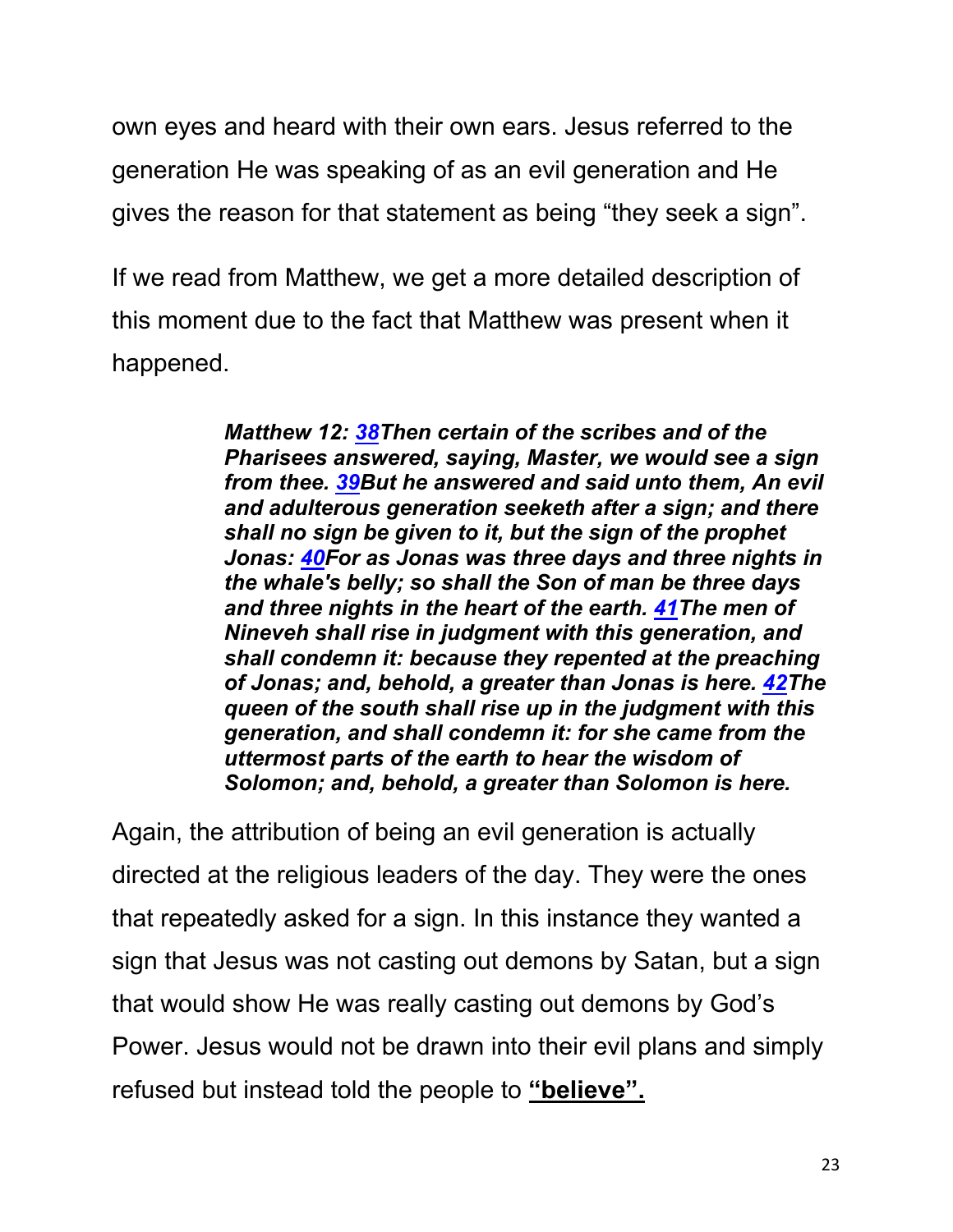**31The queen of the south shall rise up in the judgment with the men of this generation, and condemn them: for she came from the utmost parts of the earth to hear the wisdom of Solomon; and, behold, a greater than Solomon** *is* **here. 32The men of Nineve shall rise up in the judgment with this generation, and shall condemn it: for they repented at the preaching of Jonas; and, behold, a greater than Jonas** *is* **here.**

Jesus alludes to a well-known historical event when Queen of Sheba which is today's Yemen, visited Jerusalem and met King Solomon. It was believed he was the wisest man to live and the Queen was impressed. The meeting led to trade being opened up in her country as well as a good deal of the middle east and the people of this day still held King Solomon in great esteem. Jesus told the people that one greater than Solomon was here.

Jesus draws this historic event into another historic event and that was the plight of Jonas having been in the whale three days before being cast back alive on the shore near Nineveh. Jonas against his will prophesied against the Ninevites and they repented from the King on down. The wisdom of repentance at the preaching of Jonas saved their lives and their nation.

That was paired with the wisdom of King Solomon as both decisions being of great wisdom. Now Jesus pulls the religious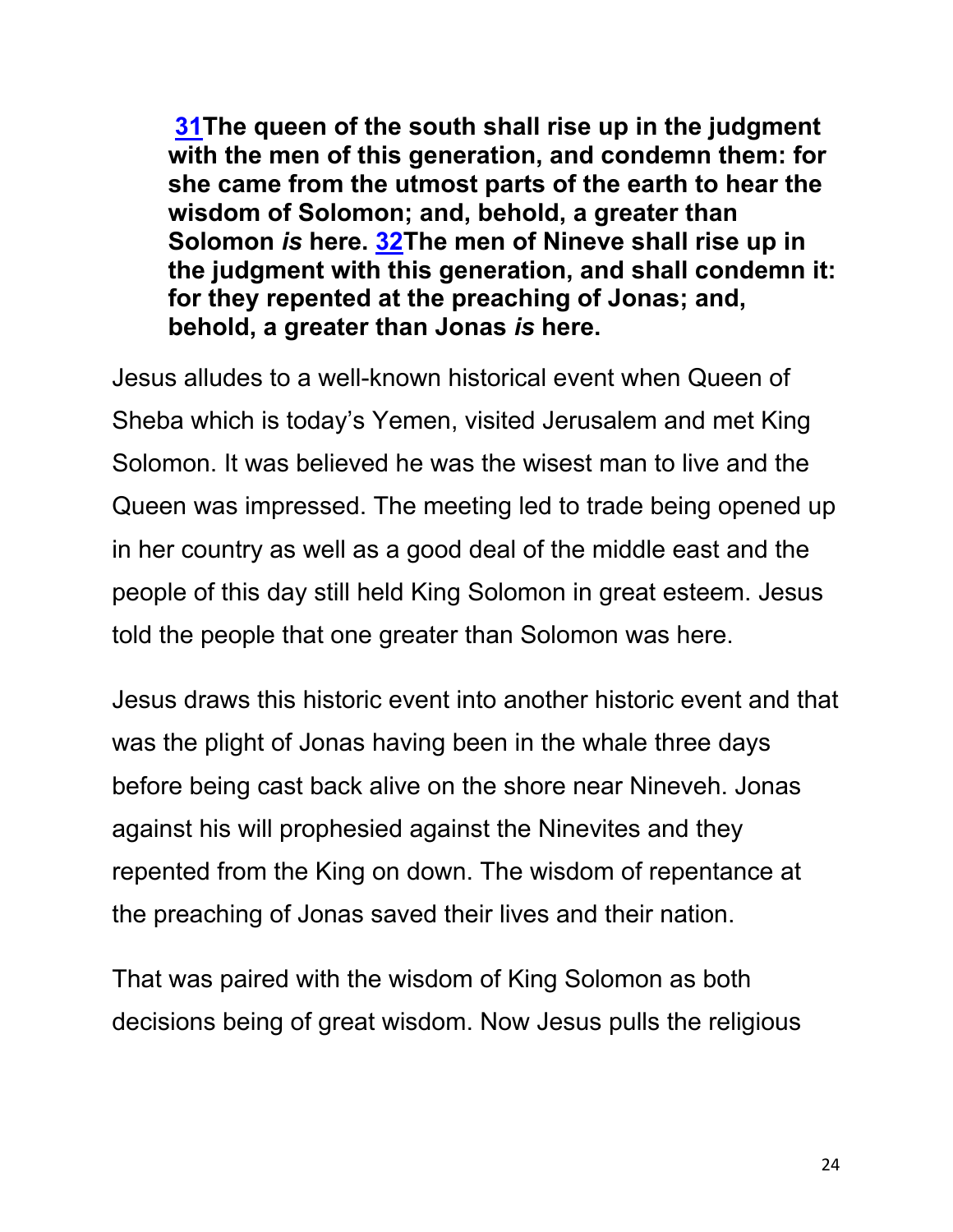leaders in close in a manner of speaking and tells them that there is a greater one in their presence that King Solomon and Jonas.

He was of course speaking of Himself; but they could not fathom that idea even though they knew one day the Messiah would come. But they were looking for a warring King Messiah, one who would throw off the shackles of their enemies.

# **The Lamp of the Body**

**(Matthew 6:22-24)**

### **33No man, when he hath lighted a candle, putteth** *it* **in a secret place, neither under a bushel, but on a candlestick, that they which come in may see the light.**

The implications are clear, light is intended to spread out allowing a person to see. Concealing a light is counterproductive.

### **34The light of the body is the eye: therefore when thine eye is single, thy whole body also is full of light; but when** *thine eye* **is evil, thy body also** *is* **full of darkness.**

Jesus draws our attention away from the source of illumination and directs it toward the recipient of the illumination and declares in the human body the eye is the receptacle of light.

He uses a term here that needs to be understood so the verse makes sense. The term is "the eye is single".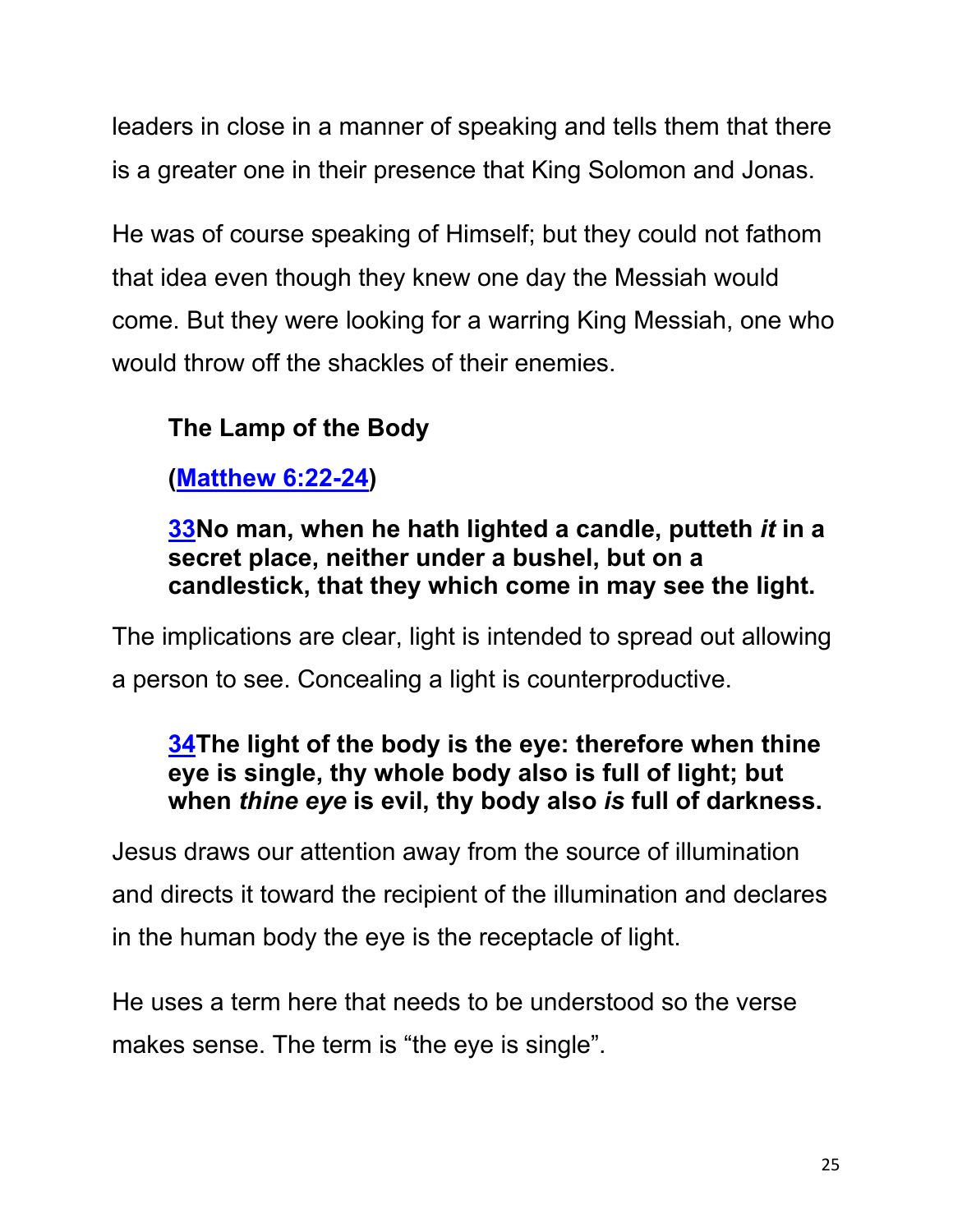In the Greek the word is;

Phonetic Spelling: (hap-looce') Definition: simple, single

It means that the eye is not seeing double as in double vision, unclear, requiring correction.

When the eye is operating as designed by God it sees clearly and so the body is full of light. In the Christian sense when the eye sees the Word of God clearly the entire body is filled with the Light of Christ.

On the other hand, when the "eye is evil" in the Greek;

Phonetic Spelling: (pon-ay-ros') Definition: toilsome, bad Usage: evil, bad, wicked, malicious, slothful.

This eye would be faulty, perhaps even blind and seeks to look at things that are not of God, this eye then causes the entire body to operate in darkness. It is the manipulation by Satan that leads men and women of all ages to seek darkness rather than light, to seek sin rather than righteousness.

**35Take heed therefore that the light which is in thee be not darkness. 36If thy whole body therefore** *be* **full of light, having no part dark, the whole shall be full of light, as when the bright shining of a candle doth give thee light.**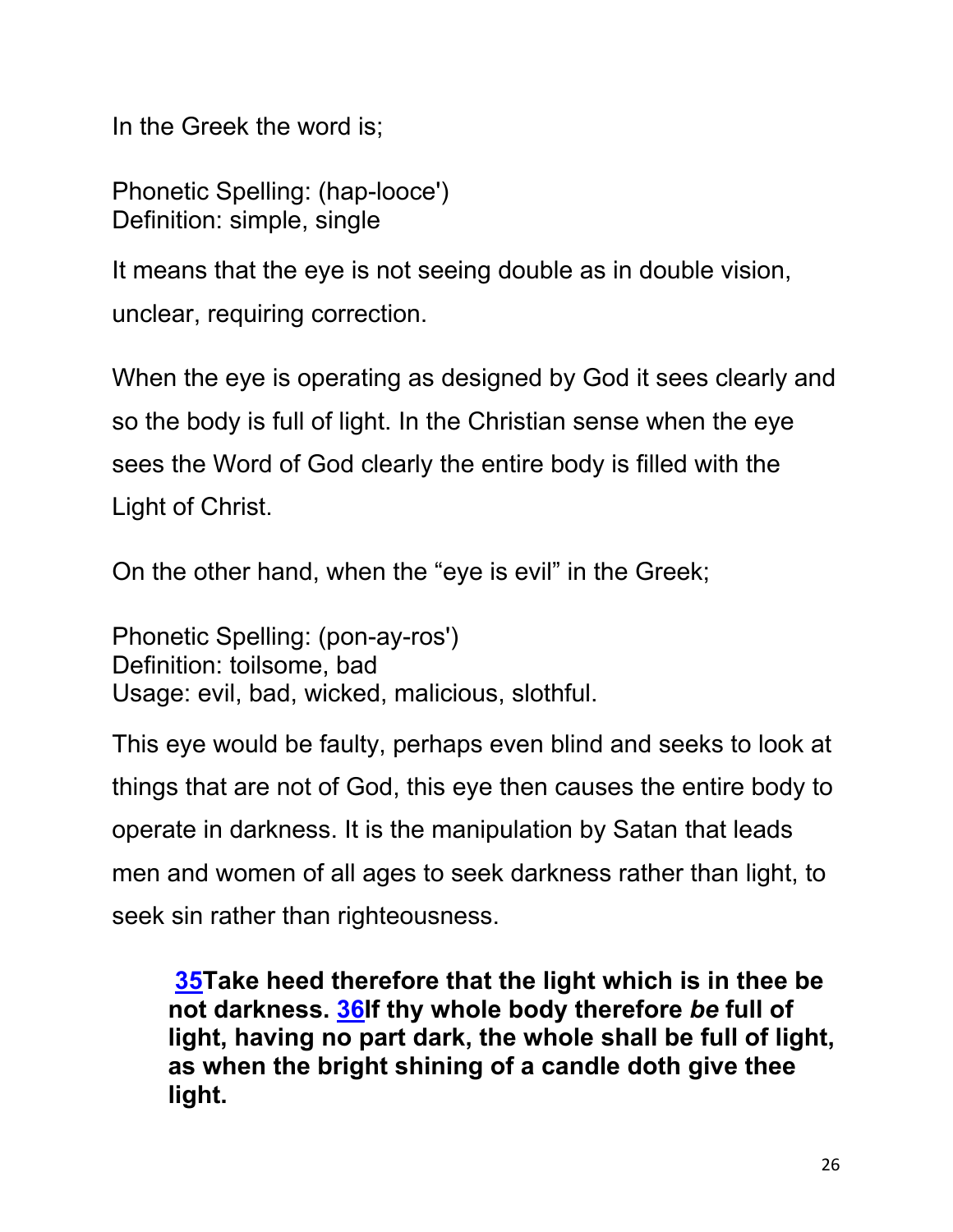I believe there is only one method of ensuring that the eye is filled with light and that is to walk in obedience to God's Word. We have discussed the many ways and weapons that Satan uses against mankind; his most powerful weapons distract us from seeking God.

Again, the excerpt from the Screw Tape Letters;

*"What we want, if men become Christians at all, is to keep them in the state of mind I call 'Christianity And'. You know—Christianity and the Crisis, Christianity and the New Psychology, Christianity and the New Order, Christianity and Faith Healing, Christianity and Psychical Research, Christianity and Vegetarianism, Christianity and Spelling Reform.*"1"

Distractions from God's Word and obedience to it is the goal of Satan.

#### **Woes to Pharisees and Experts in Law**

**(Matthew 23:1-36)**

**37And as he spake, a certain Pharisee besought him to dine with him: and he went in, and sat down to meat. 38And when the Pharisee saw** *it***, he marvelled that he had not first washed before dinner. 39And the Lord said unto him, Now do ye Pharisees make clean the outside of the cup and the platter; but your inward part is full of ravening and wickedness.**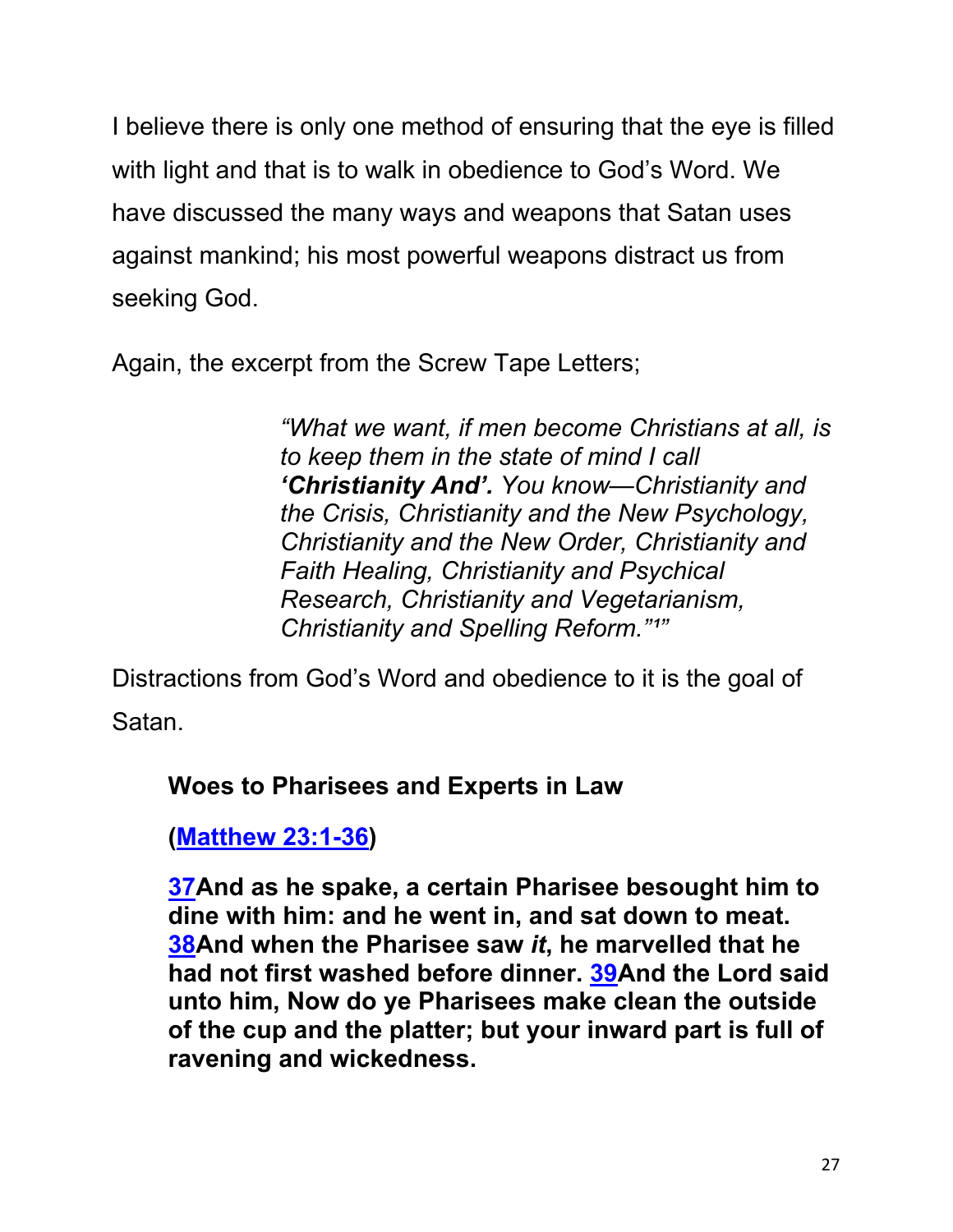There is no lost motion with Jesus, by not washing before sitting to dinner He knew He would draw out this religious leader without having to say a word. For our benefit the Lord needed this man to accuse Him of being somehow unclean to sit for dinner.

The offense is that a grand ritual had been devised by religious leaders according to the Talmud.

> *Talmud (literally, "study") is the generic term for the documents that comment and expand upon the Mishnah ("repeating"), the first work of rabbinic law, published around the year 200 CE by Rabbi Judah the Patriarch in the land of Israel. https://www.myjewishlearning.com/article/talmud-101/*

When Jesus entered the home, He went directly to the dinner table and did not abide by any of the religious traditions of washing.

Jesus just after having described that it is what enters through the eye that can make a person clean or unclean is now going to move to another part of the body that the religious leader felt would allow uncleanness to enter the body. Washing was the whole point of cleansing one's hands so as not to ingest unclean germs etc. but the Jewish leaders had expanded on that to an extreme and Jesus was going to challenge them on that idea.

## **40***Ye* **fools, did not he that made that which is without make that which is within also? 41But rather give alms**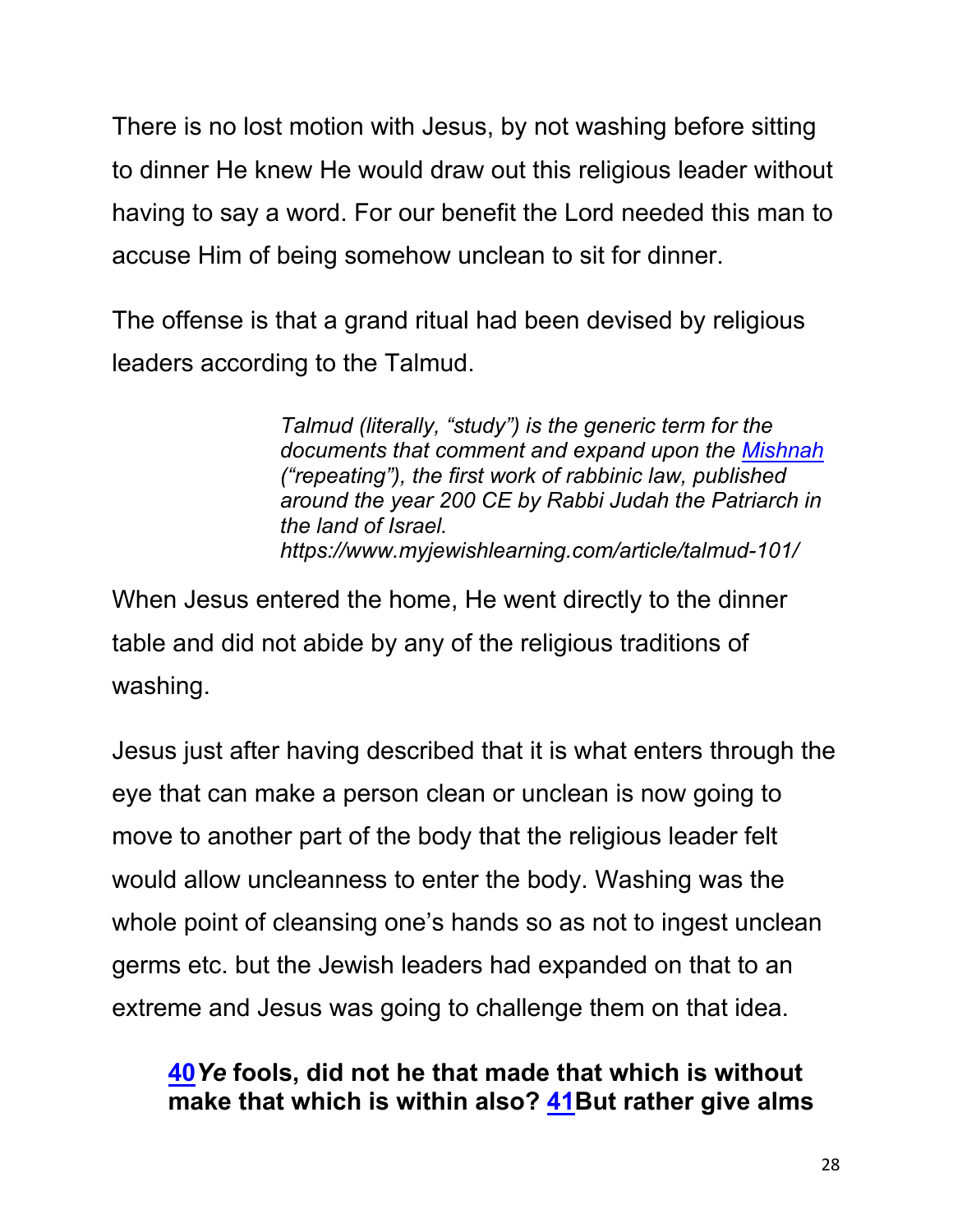## **of such things as ye have; and, behold, all things are clean unto you.**

The religious leader makes fun of Christ at His not going through the senseless ritual. Jesus points to the Creator God as the one who makes the outside of the person as well as the inside. The religious leaders were committed to making the outside look great but gave little thought to the inside, the Spiritual reality.

# **February 23, 2020**

In last week study we saw Jesus being invited into the home of a religious scholar for a meal. When Jesus did not go through the custom of washing before He sat at for the meal his host ridiculed Him. Jesus response continues here to the religious elite that created so called laws far beyond what God had declared to Mosses.

**42But woe unto you, Pharisees! for ye tithe mint and rue and all manner of herbs, and pass over judgment and the love of God: these ought ye to have done, and not to leave the other undone. 43Woe unto you, Pharisees! for ye love the uppermost seats in the synagogues, and greetings in the markets. 44Woe unto you, scribes and Pharisees, hypocrites! for ye are as graves which appear not, and the men that walk over** *them* **are not aware** *of them***.**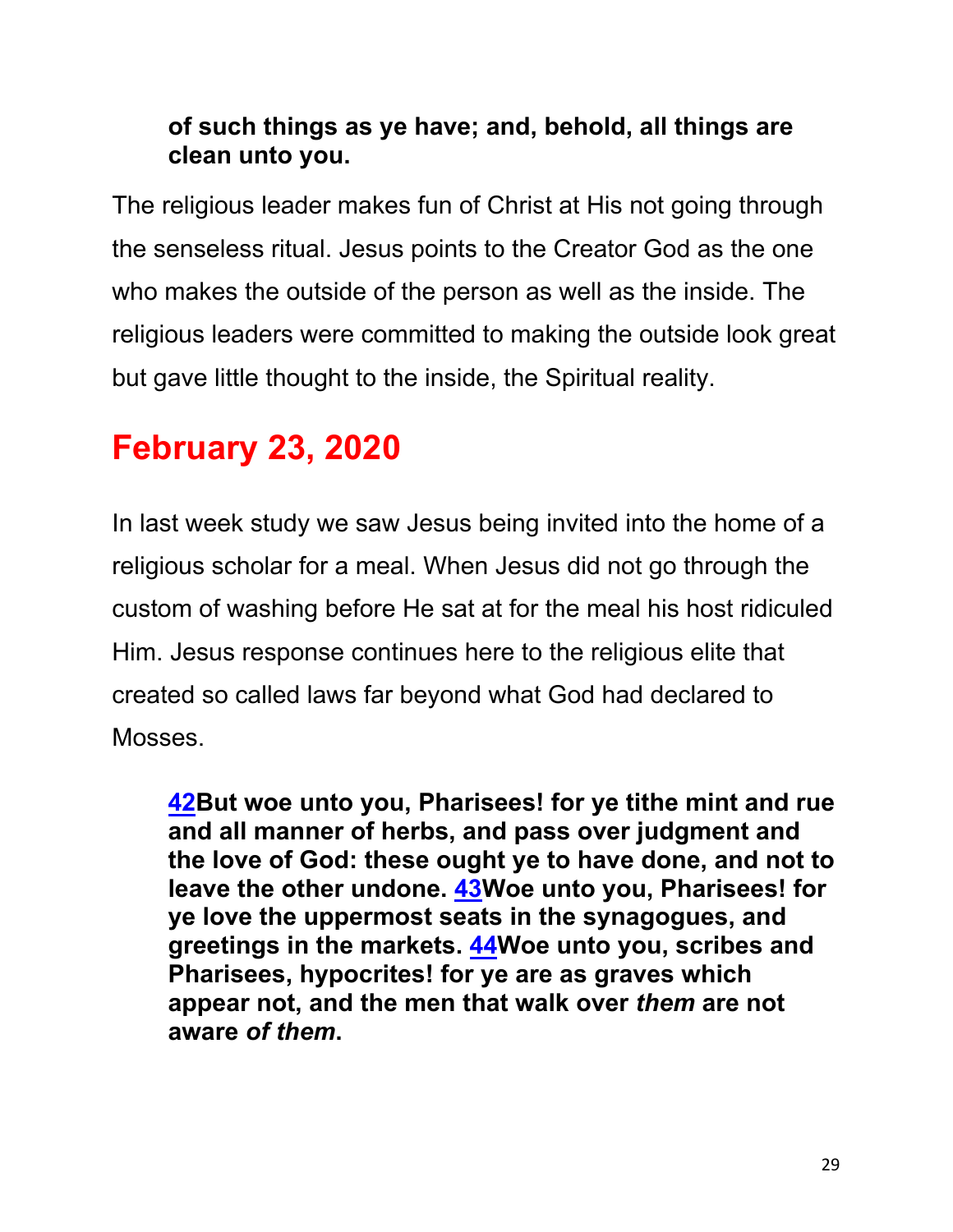Jesus calls out the religious leaders in their error of order of importance. They place importance on the man-made law over humanity even expanding the law through the Talmud about what is to be tithed. In their defense it was the season of Law the forerunner to the season of Grace. However, God always offered Grace to those who were obedient in their hearts. They would pass these laws yet exempt themselves from many requirements rather granting themselves seats of importance in the various councils.

#### **45Then answered one of the lawyers, and said unto him, Master, thus saying thou reproachest us also.**

*"Reproachest" means to address someone with the desire to express disappointment or disapproval.* 

If you recall the Lawyer was synonymous with Scribe; those who would study and teach the Law and the Prophets in the seminaries of the day. It is doubtful that an ordinary lawyer outside of the religious orders would be offended by what Jesus said.

**46And he said, Woe unto you also,** *ye* **lawyers! for ye lade men with burdens grievous to be borne, and ye yourselves touch not the burdens with one of your fingers. 47Woe unto you! for ye build the sepulchres of the prophets, and your fathers killed them. 48Truly ye**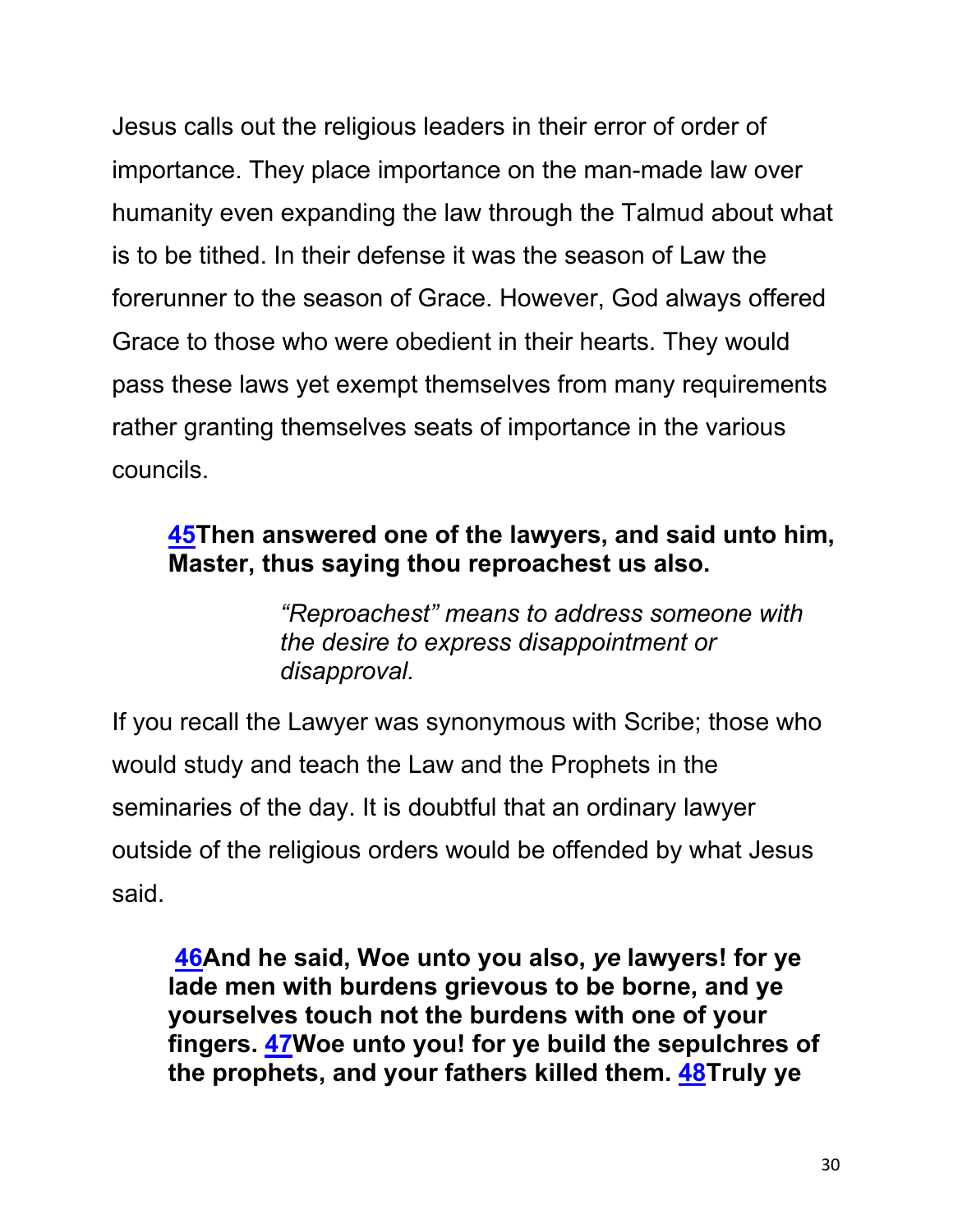#### **bear witness that ye allow the deeds of your fathers: for they indeed killed them, and ye build their sepulchres.**

Jesus point was that instead of standing up for the common man, these scribes or religious lawyers doubled down on the expanding the law given to Moses; beyond the bounds of what God wanted or would allow. They in a sense sentenced their own countrymen to trying to abide by laws that they themselves would not even consider having to abide by. These lawyers and scribes had seen their fathers do this and they continued in that vein against God's Will.

**49Therefore also said the wisdom of God, I will send them prophets and apostles, and** *some* **of them they shall slay and persecute: 50That the blood of all the prophets, which was shed from the foundation of the world, may be required of this generation; 51From the blood of Abel unto the blood of Zacharias, which perished between the altar and the temple: verily I say unto you, It shall be required of this generation.**

This long-standing process that men had built resembles the processes of today that we see. We see men and women elected to govern a nation and what do they do with their time; they attack each other in a manner to discredit the other and foment their own positions so no one can dislodge them. They pass laws that they themselves are exempt from. They take money and bribes and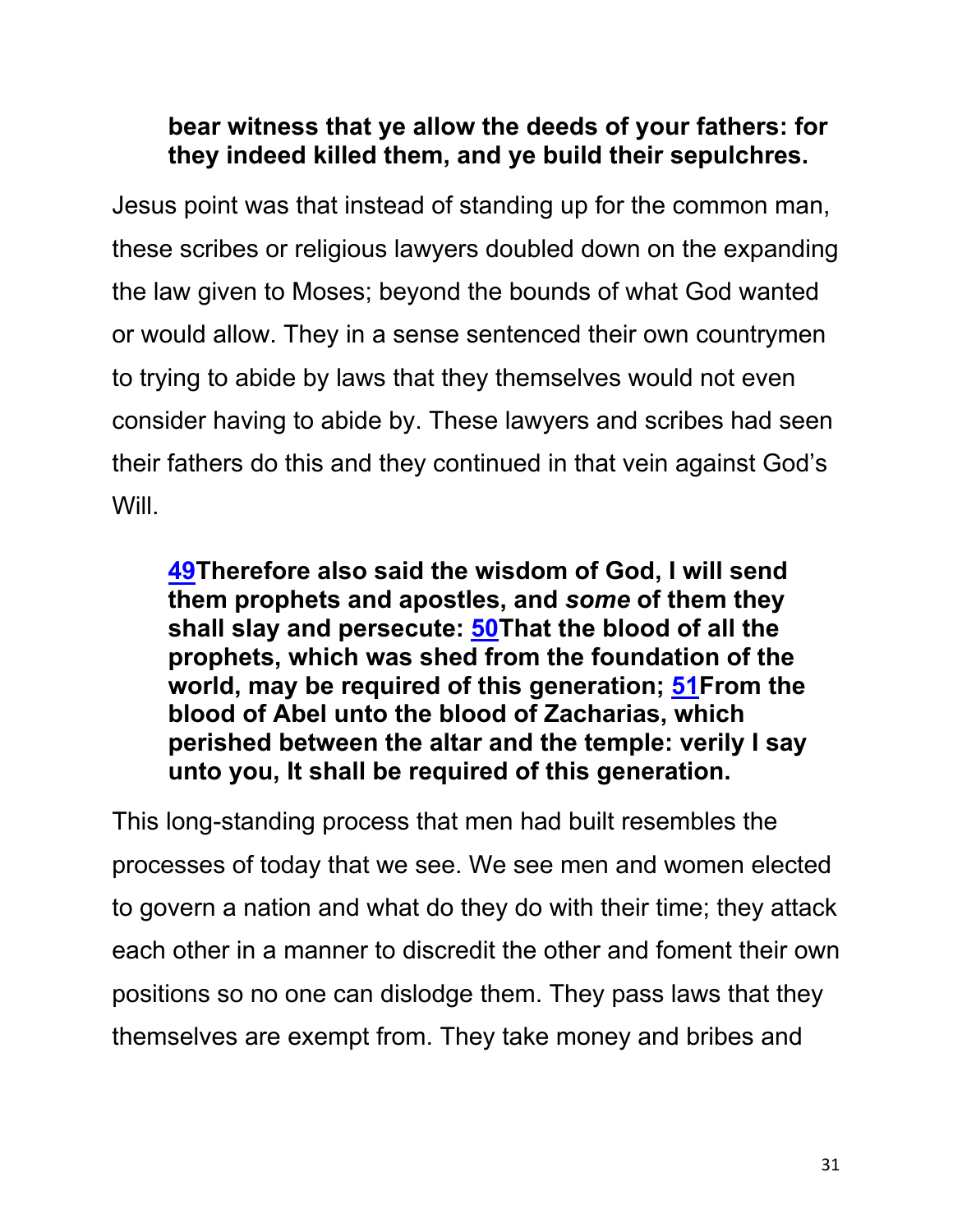steal from the treasury and from their supporters all in an attempt to remain untouched.

That is what Jesus was accusing these religious elites of His day. He recounts specific prophets that were killed by the religious leaders throughout history. Anytime in our history when men and women of God dared call out the evil doers they were often meet with violence and often killed. When God's prophets were killed it kindled a fire within God that the nation of Israel that tolerated the killings would be punished.

The religious leaders of the day Jesus spoke about this went beyond so far what todays politicians have done and that is they had people killed to carry out their nefarious deeds. Our leaders have not gone that far yet;

Jesus was declaring to them that their very generation would pay the full price for all the murders of prophets that had happened from the time of the Law was given until this day. Within 40 years of this declaration, Jerusalem would be conquered, and the temple would be destroyed, not one stone standing upon another would remain. 70 AD Romans and the armies of Rome would destroy Jerusalem.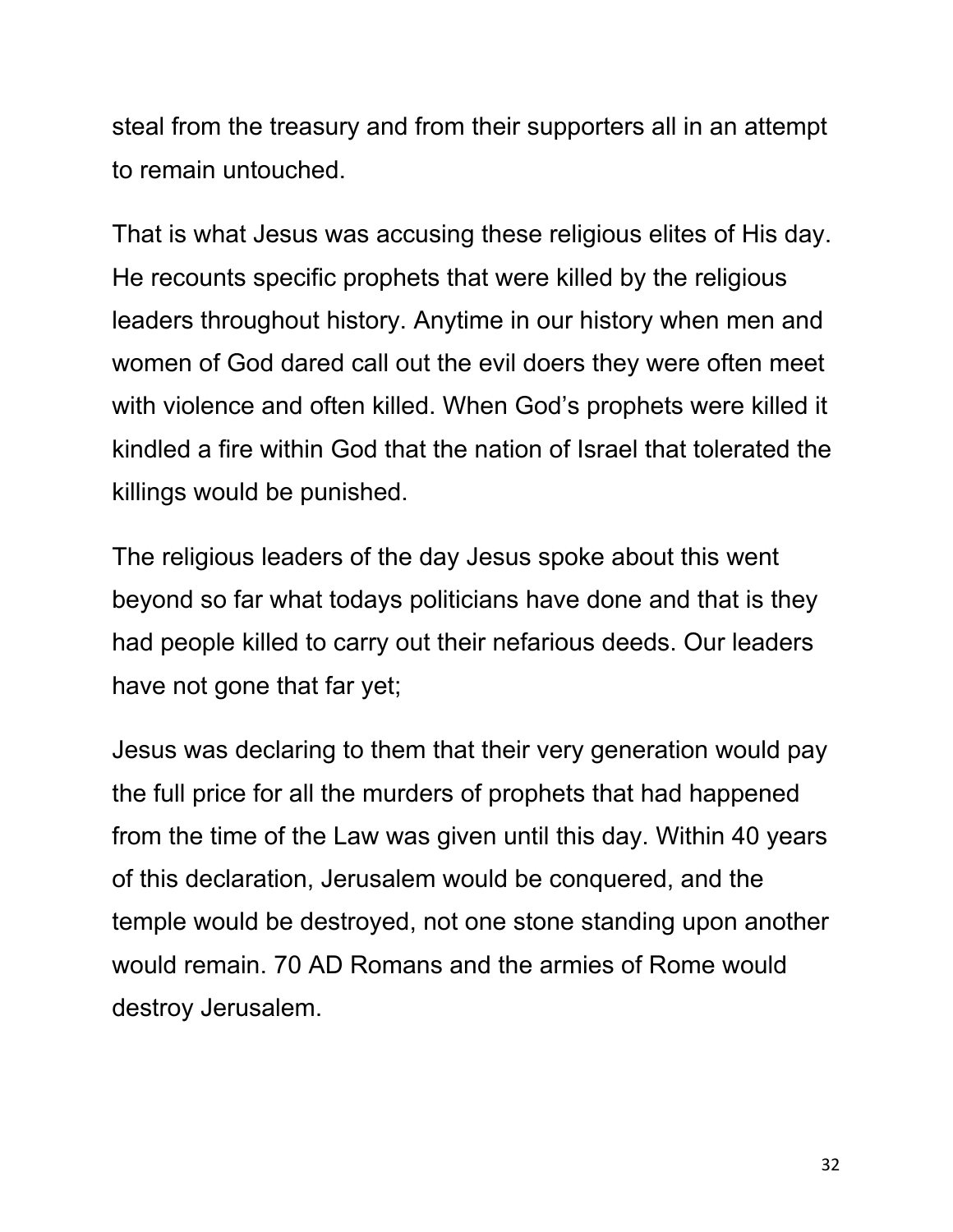#### **52Woe unto you, lawyers! for ye have taken away the key of knowledge: ye entered not in yourselves, and them that were entering in ye hindered.**

Lawyers and or scribes would not allow the common man to see the words of the prophets and or interpret them in a way that was beneficial to themselves.

Recall the dark ages when the Roman Church would not allow anyone other than the priest to read the Word of God. It stifled inquiry as to what God wanted from the common man and woman; they were at the complete mercy or lack thereof from the clergy, the priests and the Pope.

We live in a day today that you are encouraged to study the Bible and seek the answers from God to your questions about life. Few people take advantage of daily Bible Study, it is like they have no purpose in studying God's Word, they will let someone else do it and tell them what it says. Laziness is what it amounts to and a failure to walk in obedience to God's Word.

> *2 Timothy 2:15 Study to shew thyself approved unto God, a workman that needeth not to be ashamed, rightly dividing the word of truth.*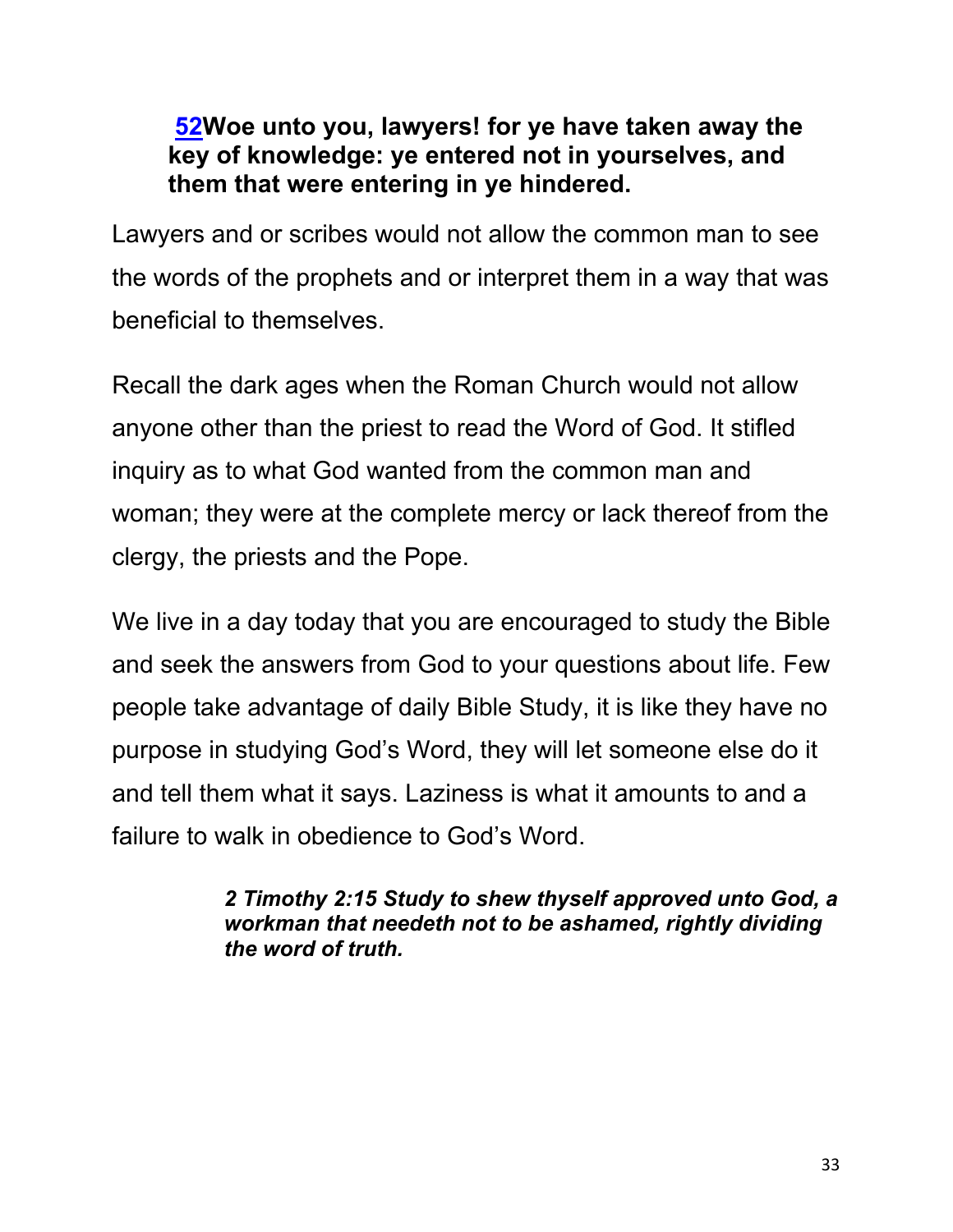# **Dividing;**

Phonetic Spelling: (or-thot-om-eh'-o) Definition: to cut straight Usage: I cut straight; met: I handle correctly, teach rightly.

If it can be divided rightly that means it can also be divided incorrectly.

Do you know it is possible to wrongly divide the Word of God?

God in the Old Testament encouraged His People to search out

the Law and the Prophets; that they would know how-to walk-in

obedience.

*Joshua 1:8 This book of the law shall not depart out of thy mouth; but thou shalt meditate therein day and night, that thou mayest observe to do according to all that is written therein: for then thou shalt make thy way prosperous, and then thou shalt have good success.*

God wants us to seek the Treasures He has set before us; does anyone remember this song;

"One Tin Soldier" by Joan Baez



Christ Himself is the greatest Treasure man has been given by God; Christ is His Word, and His Word is Christ.

> *Romans 10:17 So then faith cometh by hearing, and hearing by the word of God.*